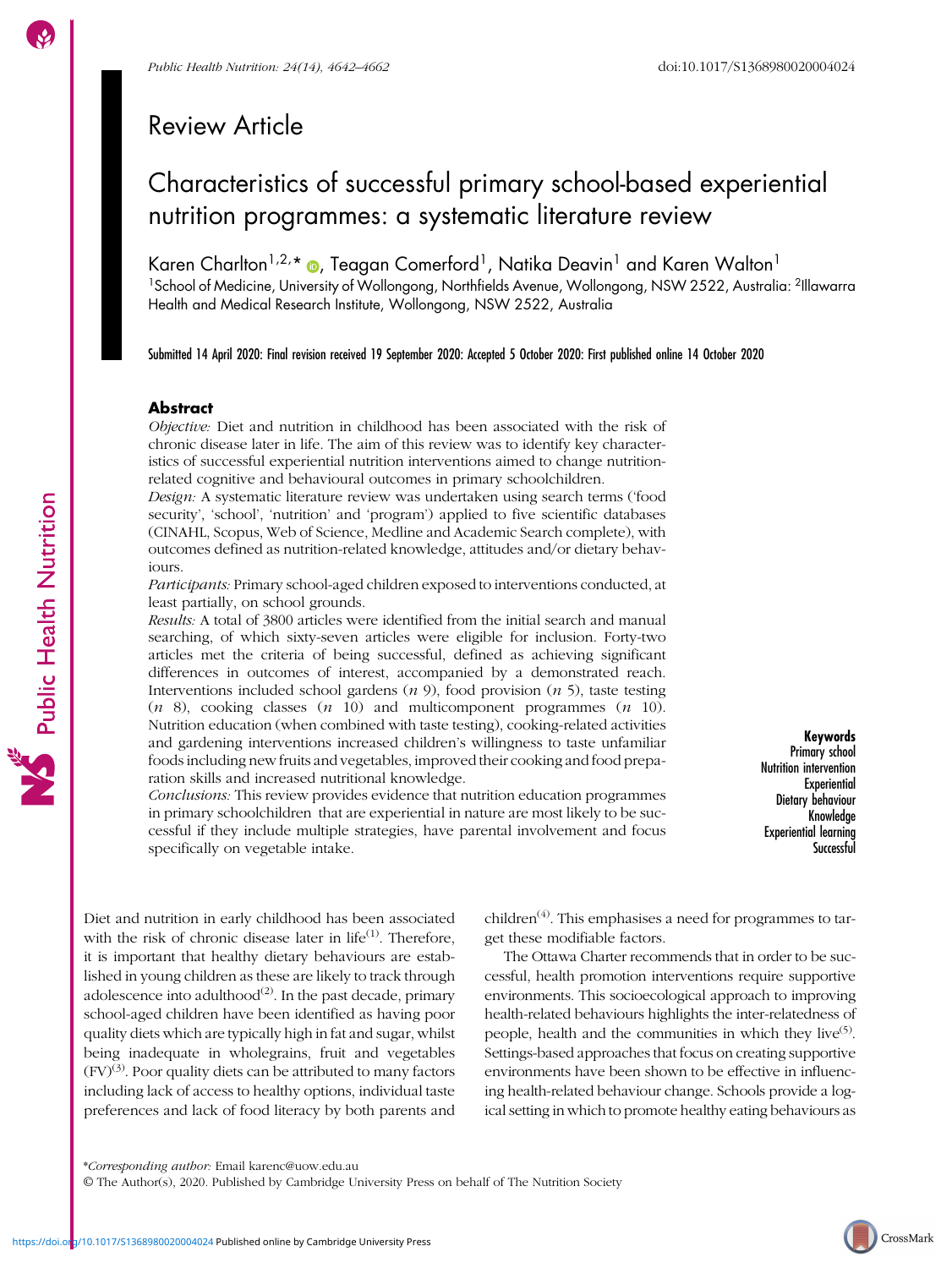# School-based experiential nutrition programmes 4643

they have been shown to be particularly influential on child-ren's eating patterns<sup>([6](#page-17-0)–[8\)](#page-17-0)</sup>. A recent review of twenty-seven school-based interventions reported moderate, but significant, effects on fruit intake; however, there is less evidence for beneficial effects on increasing vegetable intake $(4)$  $(4)$ . It has been identified that most health behaviours and eating hab-its are established before the age of 15 years<sup>[\(9](#page-17-0))</sup>; therefore, it is important that public health interventions target children in their earlier years to maximise their chances of developing lifelong positive health outcomes.

Experiential learning is defined as 'learning from life experience', rather than using didactic or theoretically based teaching methods that assess outcomes based on cognitive skills and academic knowledge $(10)$  $(10)$  $(10)$ . A systematic literature review was conducted to investigate the evidence to date on experiential nutrition interventions aimed at primary school-aged children and to identify the key characteristics of successful programmes that influenced nutrition-related cognitive and behavioural outcomes (nutrition-related knowledge, preferences and attitudes; self-efficacy; and dietary intake) in this age group.

# Methods

The study protocol was registered with PROSPERO  $(CRD42017072822)^{(11)}$  $(CRD42017072822)^{(11)}$  $(CRD42017072822)^{(11)}$ , and the findings were reported according to the Preferred Reporting Items for Systematic Reviews and Meta Analyses guidelines<sup>([12](#page-17-0))</sup>.

### Search strategy

The bibliographic databases that were searched included CINAHL, Scopus, Web of Science, Medline and Academic Search. The search was performed up to 30 June 2020. Search terms included: 'Food insecurity' OR 'Food security' OR 'Health knowledge' OR 'Health literacy' OR 'Health education' OR 'Health attitudes' OR 'Health behavio#r' OR 'Health practices'OR 'Food knowledge'OR Attitudes OR practices OR knowledge AND School\* AND Nutrition\* OR Food OR Healthy eating AND Program OR Project OR initiative. Search terms were adapted according to individual database requirements. In addition, citations and reference list searches were also conducted. An example of the search strategy is shown in Supplementary Table [1](https://doi.org/10.1017/S1368980020004024). Although food security was listed in the original PROSPERO protocol registration, lack of quantifiable and comparable measures of food security meant that this outcome was not included in the final review.

# Eligibility criteria

Citations were collated into EndNote version  $X9^{(13)}$  $X9^{(13)}$  $X9^{(13)}$ , and duplicates removed. Abstracts were reviewed by researchers (T.C. and N.D.) against inclusion criteria to determine eligibility of studies. The full-text articles of all potentially relevant citations were accessed and reviewed. Discrepancies were resolved by consensus or adjudication by other members of the research team (K.C. and K.W.). Criteria for inclusion were experiential-based nutrition interventions conducted in primary school settings, including children aged 5–12 years, and reporting in English language.

Studies were excluded if: (1) the programme intervention was paired with a physical activity component (only outcomes related to nutrition interventions were targeted); (2) not predominantly experiential in nature, meaning that effects may have been attributable to other non-experiential aspects of the intervention; (3) outcomes reported not relevant to the research question; (4) did not report baseline and post-intervention measures; (5) theoretical/educational nutrition intervention (except in the case of being accompanied and supported by an experiential component); (6) not, at least partially, conducted in the grounds of a primary school setting and (7) intervention was designed for medical conditions, such as diabetes or obesity. Eligible study designs included randomised controlled trials (RCT), cluster RCT, quasi-experimental design and cohort studies.

# Intervention types

Interventions were limited to experiential programmes in primary school settings that targeted beneficial changes in nutrition knowledge, preferences, attitudes, self-efficacy and dietary intake. Interventions included: School gardens; food provision; taste testing; cooking lessons; multicomponent or other, relevant and interventions.

### **Outcomes**

Health-related outcomes targeted in this review included dietary intake, nutrition-related knowledge, preferences or attitudes and self-efficacy. Measures for dietary intake were those reported in grams or servings per day from self or parental reports obtained through dietary recall, food diaries and/or FFQ. Measures of knowledge included response-scale questionnaires, tests on food-related knowledge or recognition of healthy food items. Measures for attitudes, preferences and self-efficacy were response scale questionnaires.

Interventions were deemed to be successful if they reported significant changes in one or more of the outcomes of interest and demonstrated reach (sample size of at least 100 and some degree of generalisability). Studies that were classified as being successful were scrutinised for key characteristics of the intervention that contributed to their success, and this information is presented in order to inform recommendations for future programmes. This data extraction was performed independently by two researchers (T.C. and K.C.) who then reached consensus.

### Data extraction

Data collection methods followed the Cochrane review methodology<sup> $(14)$ </sup>. Data were tabulated in a summary of findings (Table [1](#page-2-0)), according to the type of experiential activity.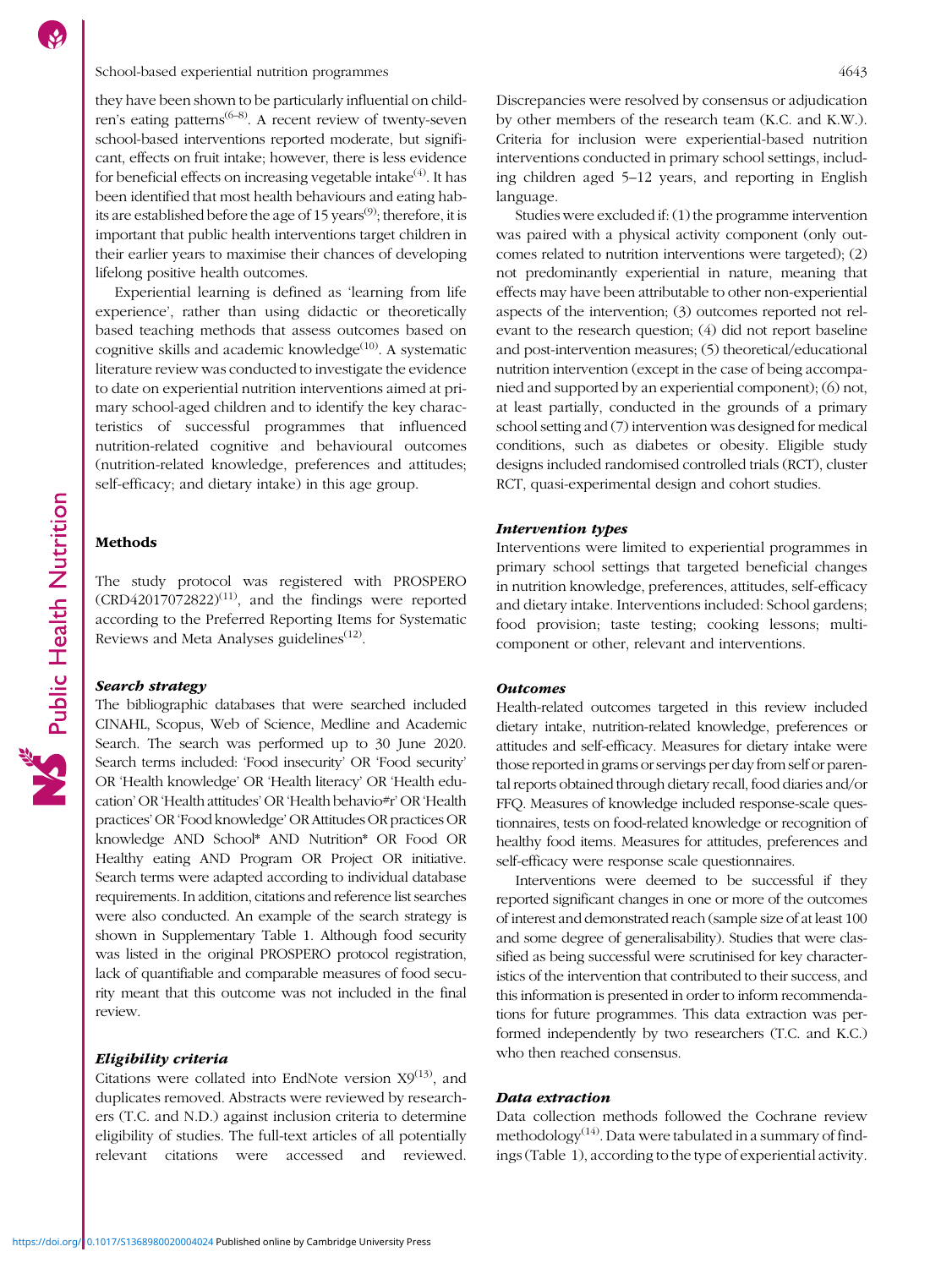

### **Table 1.** Summary of findings: studies on experiential nutrition interventions in primary schools

<https://doi.org/10.1017/S1368980020004024>Published online by Cambridge University Press

<span id="page-2-0"></span>https://doi.or<mark>.</mark>p/10.1017/S1368980020004024 Published online by Cambridge University Press

| × |
|---|
|   |
|   |

| Author/year; country; funding                                                                                                                | Sample                   | Intervention duration | Intervention                                                                                                                                  | Control group                                 | Relevant outcomes                                                                                                                                                                                                                                    | Statistical<br>significance/<br>95 % Cl/effect GRADE<br>size | rating <sup>(15)</sup> |
|----------------------------------------------------------------------------------------------------------------------------------------------|--------------------------|-----------------------|-----------------------------------------------------------------------------------------------------------------------------------------------|-----------------------------------------------|------------------------------------------------------------------------------------------------------------------------------------------------------------------------------------------------------------------------------------------------------|--------------------------------------------------------------|------------------------|
| School gardens                                                                                                                               |                          |                       |                                                                                                                                               |                                               |                                                                                                                                                                                                                                                      |                                                              |                        |
| Randomised controlled trials<br>Davis et al., 2016 <sup>(41)</sup> ;<br>California, USA; National<br>Institute of Health grant               | Grade 3-5,<br>n 304      | 12 weeks              | LA Sprouts programme -<br>90 min/week of gardening, NE<br>and cooking                                                                         | Y                                             | Increased identification of<br>vegetables<br>Nutrition and gardening<br>knowledge                                                                                                                                                                    | $P = 0.001$<br>$P = 0.003$<br>$P = 0.003$                    | High                   |
| Hutchinson <i>et al.</i> , 2015 <sup>(49)</sup> ;<br>York. UK: National<br>Institute for Health<br><b>Research Public Health</b><br>Research | Grade 3-4,<br>n 777      | 18 months             | RHS led school gardening<br>intervention                                                                                                      | Y<br>Teacher-led<br>gardening<br>intervention | More likely to garden at home<br>Teacher-led group was more<br>likely than the RHS-led group<br>to report that they 'ate lots<br>fruit'.<br>The RHS-led group was<br>associated with a greater<br>increase in the number of<br>vegetables recognised | <b>NS</b><br>$P = 0.031$                                     | High                   |
| Quasi-experimental design<br>Duncan et al., 2015 <sup>(42)</sup> ;<br>Coventry, UK; Tanita<br>healthy weight trust                           | Grade 2-3, n 77 12 weeks |                       | School gardening programme<br>$2 \times 30$ min garden-based classes<br>(including tasting) per week<br>and supporting curricula<br>education | Y                                             | Improvements in intentions &<br>attitudes in relation to FV<br>behaviour                                                                                                                                                                             | P < 0.001<br>P < 0.01                                        | Low                    |
| Kararo et al., 2016 <sup>(43)</sup> ;<br>Indiana, US; State<br>Department of Health                                                          | Grade 3, n 222           | 6-10 weeks            | 1 h/week school garden lessons, n<br>including preparing and tasting<br><b>FV</b>                                                             |                                               | Higher healthy food choice self-<br>efficacy and higher family<br>post-programme fruit and<br>vegetable consumption                                                                                                                                  | P < 0.05<br>P < 0.05                                         | Low                    |
| Lineberger and Zajicek,<br>$2000^{(44)}$ ; Texas, US;<br>Interdisciplinary research<br>initiative programme                                  | Grade 3 and 5,<br>n 111  | Not reported          | Garden Activity Guide - 34<br>activities including outdoor<br>garden or indoor grow<br>laboratory                                             | n                                             | Increase in student's vegetable<br>preference and snack<br>preference                                                                                                                                                                                | $P = 0.03$<br>$P = 0.009$                                    | Low                    |
| Leuven et al., $2018^{(45)}$ ; The<br>Netherlands: Financial<br>support from intervention<br>primary schools                                 | Grade 4-6,<br>n215       | 1 academic year       | $17 \times 1$ h lessons (1 classroom,<br>15 gardening and 1 harvesting<br>and cooking)                                                        | Y                                             | Increases in student vegetable<br>knowledge (ability to<br>recognise)<br>Self-reported preferences for<br>vegetables (remained high at<br>1-year follow-up)                                                                                          | P < 0.001<br><b>NS</b>                                       | Low                    |
| McAleese and Rankin,<br>$2007^{(46)}$ ; Idaho, USA;<br>funding not reported                                                                  | Grade 6, <i>n</i> 95     | 12 weeks              | (1) 12-week classroom NE<br>(2) 12-week classroom NE<br>accompanied with garden<br>experience.                                                | Y                                             | (2) Fruit servings increased<br>1.13/d<br>(2) Vegetable servings<br>increased 1.44/d<br>(2) Combined FV servings<br>increased from 1.93-4.5<br>servings/d.<br>(2) Increased vitamin C and<br>fibre intakes                                           | P < 0.001<br>P < 0.001<br>$P = 0.016$<br>$P = 0.001$         | Low                    |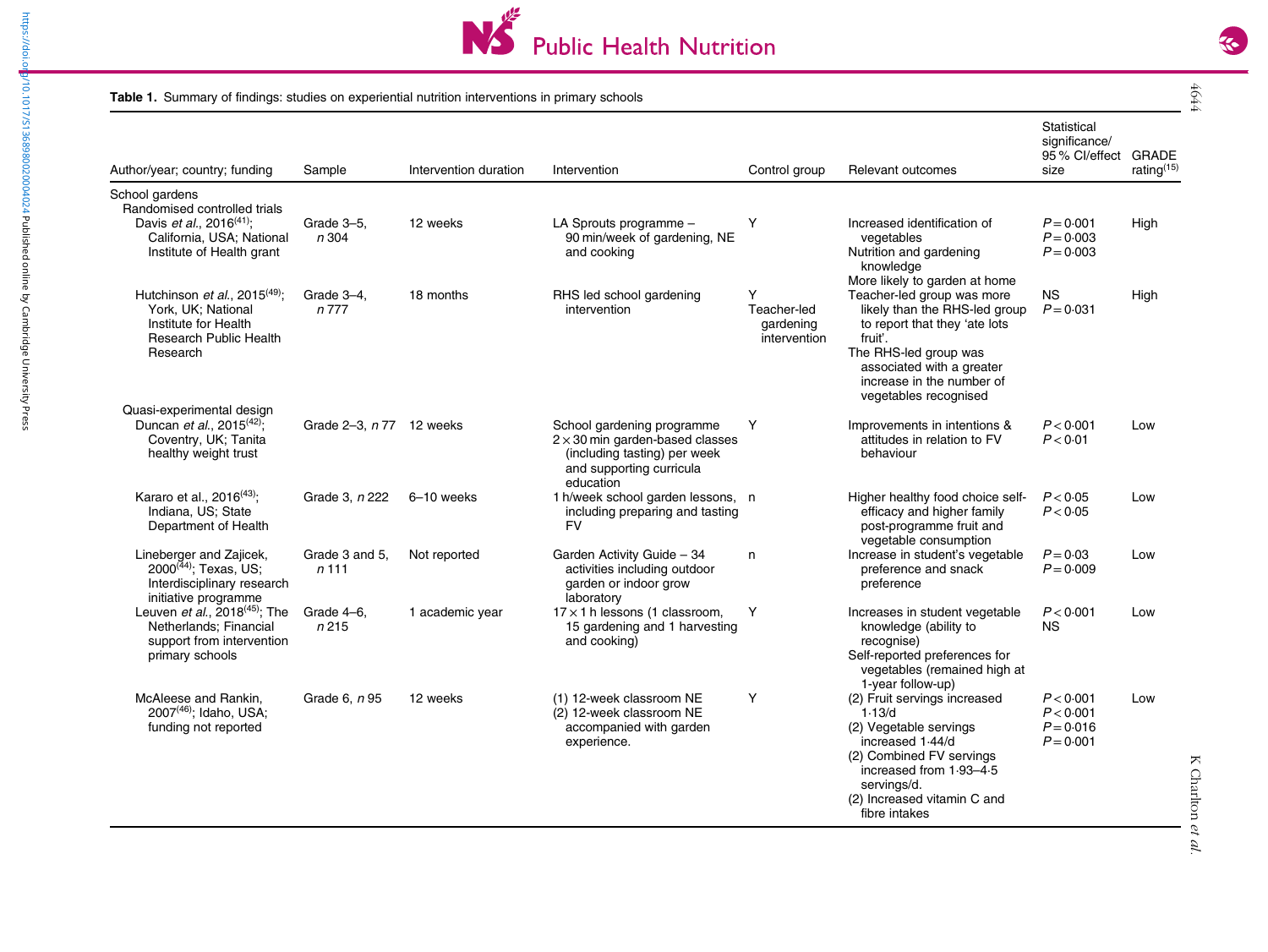

| Author/year; country; funding                                                                                                                                                                                            | Sample                            | Intervention duration                                                         | Intervention                                                                                                                          | Control group                                               | Relevant outcomes                                                                                                                                                                                                                                                                                                                                      | Statistical<br>significance/<br>95% Cl/effect GRADE<br>size                      | rating <sup>(15)</sup> |
|--------------------------------------------------------------------------------------------------------------------------------------------------------------------------------------------------------------------------|-----------------------------------|-------------------------------------------------------------------------------|---------------------------------------------------------------------------------------------------------------------------------------|-------------------------------------------------------------|--------------------------------------------------------------------------------------------------------------------------------------------------------------------------------------------------------------------------------------------------------------------------------------------------------------------------------------------------------|----------------------------------------------------------------------------------|------------------------|
| Parmer et al., 2009 <sup>(47)</sup> ;<br>Alabama, USA; funding<br>not reported                                                                                                                                           | Grade 2, <i>n</i> 115<br>students | 28 weeks                                                                      | (1) NE and Gardening, 1 h per<br>fortnight NE with 1 h of<br>gardening per fortnight<br>(2) NE, received 1 h NE per<br>fortnight      | Y                                                           | (1) and (2) Increases in food<br>group knowledge, FV<br>identification & willingness to<br>try FV.<br>(2) More likely to choose and<br>consume vegetable in a<br>lunchroom setting.                                                                                                                                                                    | <b>NS</b><br>P < 0.001<br>$P = 0.005$<br>P < 0.01<br>$t = 3.19$                  | Low                    |
| Ratcliffe et al., 2011 <sup>(48)</sup> ;<br>Massachusetts, USA;<br>Tufts Institute of the<br><b>Environment Tufts</b><br>College, tufts centre for<br>children and the delores<br>liebman fellowship                     | Grade 6, <i>n</i> 320<br>students | 13 weeks                                                                      | Garden sessions. 1 h $\times$ week<br>and usual health science<br>curricula education                                                 | Y<br>Received same<br>health<br>science<br>education.       | Increased number of vegetables $P = 0.002$<br>correctly identified.<br>Increased willingness to taste<br>vegetables<br>Increased preference for<br>vegetables<br>Higher variety of vegetables<br>tasted.                                                                                                                                               | ΝS<br>$P = 0.029$<br>P < 0.001                                                   | Low                    |
| Food provision<br>Randomised controlled trials<br>He et al., 2009 <sup>(51)</sup> ; Ontario,<br>Canada: Ontario's Action<br>Plan for Healthy Eating<br>and Active Living, the<br>Ontario Ministry of Health<br>Promotion | Grade 5-8.<br>n 1277              | 21 weeks                                                                      | (1) FFVS 3 FV snacks per week Y<br>and enhanced NE<br>(2) FFVS 3 FV snacks per week<br>and usual grade level nutrition<br>curriculum. | No FFVS and<br>usual grade<br>level nutrition<br>curriculum | (1) and (2) appeared to have<br>slightly higher FV preference<br>scores than the control group.<br>Post-intervention (1) and (2)<br>increased total fruit and<br>yegetable intake (0.6 and 0.5)<br>serving/d, respectively).<br>(1) Students consumed more<br>fruit and vegetables at school<br>than students in the Control<br>group (0.49 serving/d) | <b>NS</b><br><b>NS</b><br>P < 0.05                                               | High                   |
| Murphy <i>et al.</i> , 2011 <sup>(53)</sup> ;<br>Wales, UK; Welsh<br>assembly government                                                                                                                                 | Grade 5 and 6.<br>n 4350          | Intervention duration<br>not reported.<br>4-month and 12-month<br>follow-up.  | Free daily breakfast programme. Y<br>$5 \times$ week.                                                                                 |                                                             | Increased positive attitudes<br>towards eating breakfast<br>Increased consumption of<br>healthy food items at<br>breakfast<br>No difference in the healthy/<br>unhealthy food items<br>consumed during the rest of                                                                                                                                     | $+0.74, 95%$<br>CI 0.05.<br>1.43<br>P < 0.01<br>$+0.23, 95%$<br>CI 0.09,<br>0.37 | High                   |
| Tak et al., 2008 <sup>(52)</sup> ;<br>Amsterdam, The<br>Netherlands; Dutch<br>Ministry of Health,<br>Welfare and Sport and<br><b>Holland Produce</b><br>Promotion in Zoetermeer                                          | Grade 4, n 771                    | Intervention duration<br>not reported.<br>Follow-up at 1 year and<br>2 years. | Provision of FV twice a week<br>during a fruit break and extra<br><b>NE</b>                                                           | Y                                                           | the day.<br>Significant increase in<br>knowledge of the<br>recommendations of fruit<br>intake for boys.<br>Significant increase in fruit<br>intake.<br>No effect for vegetable intake                                                                                                                                                                  | P < 0.05<br>P < 0.05                                                             | High                   |

School-based experiential nutrition programmes 4645  $rac{4645}{1}$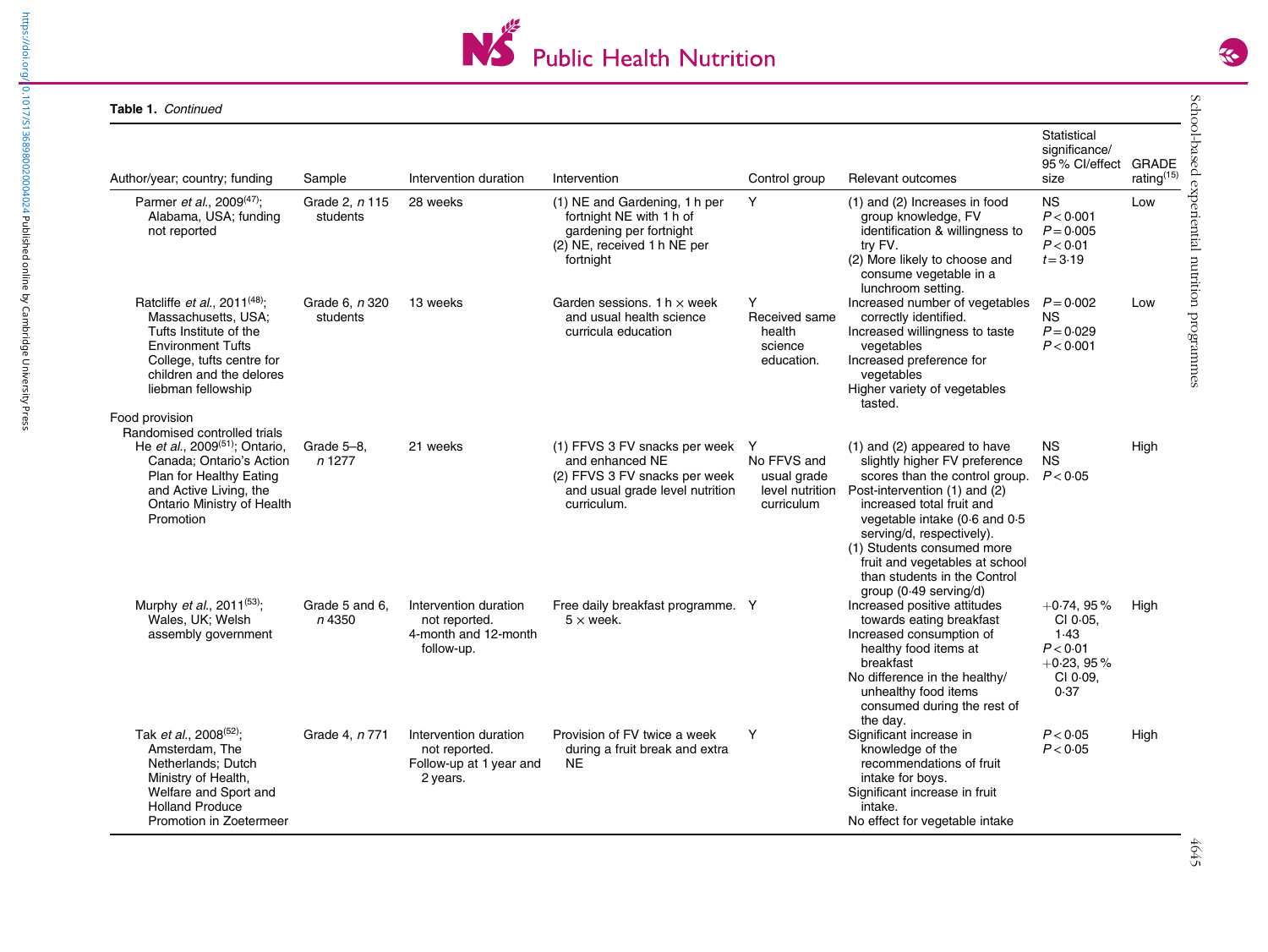

| Author/year; country; funding                                                                                                                                                                                                     | Sample                     | Intervention duration                           | Intervention                                                                                                                                                                                                                                                                           | Control group                                                  | Relevant outcomes                                                                                                                                                                                                                                                                                         | Statistical<br>significance/<br>95 % Cl/effect GRADE<br>size | rating <sup>(15)</sup> |
|-----------------------------------------------------------------------------------------------------------------------------------------------------------------------------------------------------------------------------------|----------------------------|-------------------------------------------------|----------------------------------------------------------------------------------------------------------------------------------------------------------------------------------------------------------------------------------------------------------------------------------------|----------------------------------------------------------------|-----------------------------------------------------------------------------------------------------------------------------------------------------------------------------------------------------------------------------------------------------------------------------------------------------------|--------------------------------------------------------------|------------------------|
| Quasi-Experimental<br>Sharma et al., 2016 <sup>(50)</sup> ;<br>Texas, USA; Texas<br>Department of Agriculture<br>and Feeding Texas                                                                                                | Grade 1, n 717             | 16 weeks                                        | BB intervention, involving<br>distribution of 50-60 servings<br>of fresh food (donated from<br>local food banks) sent home<br>to families. Weekly, healthy<br>recipe tastings featuring food<br>from take-home kits and<br>health education lessons in<br>schools (including parents). | Y<br>Received<br>health<br>education<br>lessons with<br>no BB. | Increased in consumption of<br>fruits and vegetables.<br>Reduction in the amount of<br>added sugars consumed<br>Increase in fibre intakes (at mid-<br>point but not end point)                                                                                                                            | $P = 0.046$<br>$P = 0.049$<br>$P = 0.014$<br>$P = 0.034$     | Low                    |
| <b>Cohort Study</b><br>Kastorini et al., 2016 <sup>(54)</sup> ;<br>Athens, Greece;<br>DIATROFI programme<br>funded by Stavros<br>Niarchos Foundation                                                                              | Grade 1-12,<br>n 3941      | Median duration<br>7 months                     | Provision of free daily meal and<br>promotion of healthy nutrition<br>for students and their families                                                                                                                                                                                  | n                                                              | Increase for girls by $0.8\%$ for<br>adoption of Mediterranean<br>diet pattern.<br>Higher consumption of all food<br>groups in students with lower<br>food insecurity.<br>Increases for consumption of<br>Milk/yoghurt by 17%,<br>vegetables by 17%, fruits by<br>18% and whole-grain<br>products by 88%. | P < 0.05<br>P < 0.05                                         | Low                    |
| Cooking lessons<br>Randomised controlled trials<br>Cunningham-Sabo and<br>Lahse, $2013^{(69)}$ ;<br>Colorado, USA; National<br><b>Research Initiative Grant</b><br>from the USDA National<br>Institute of Food and<br>Agriculture | Grade 4, n 257<br>students | 10 weeks                                        | CWK programme $-3 \times 2$ h<br>cooking lessons, $3 \times 1$ h FV<br>tasting sessions and $1 \times 1$ h<br>NE class                                                                                                                                                                 | Y                                                              | CWK intervention significantly<br>improved student's vegetable<br>preference.<br>Fruit preference increased.<br>Improvement in attitudes<br>towards cooking and self-<br>efficacy for CWK treatment<br>group.                                                                                             | $P = 0.001$<br><b>NS</b><br>$P = 0.029$<br>P < 0.001         | High                   |
| Quasi-Experimental<br>Bisset et al., 2008 <sup>(63)</sup> ;<br>Montreal, USA; Doctorate<br>research bursary                                                                                                                       | Grade 5 and 6.<br>n 388    | Students exposed to<br>programme for<br>6 years | Little Cooks programme - 8<br>workshops involving food<br>preparation and tasting                                                                                                                                                                                                      | Υ                                                              | Increased knowledge of<br>nutritional value of food and<br>cooking.<br>Increased knowledge of nutrition<br>content, cooking procedures<br>and food transformation.<br>No change in knowledge of food<br>guide, local food produce and<br>international cuisine                                            | P < 0.001<br>P < 0.05                                        | Low                    |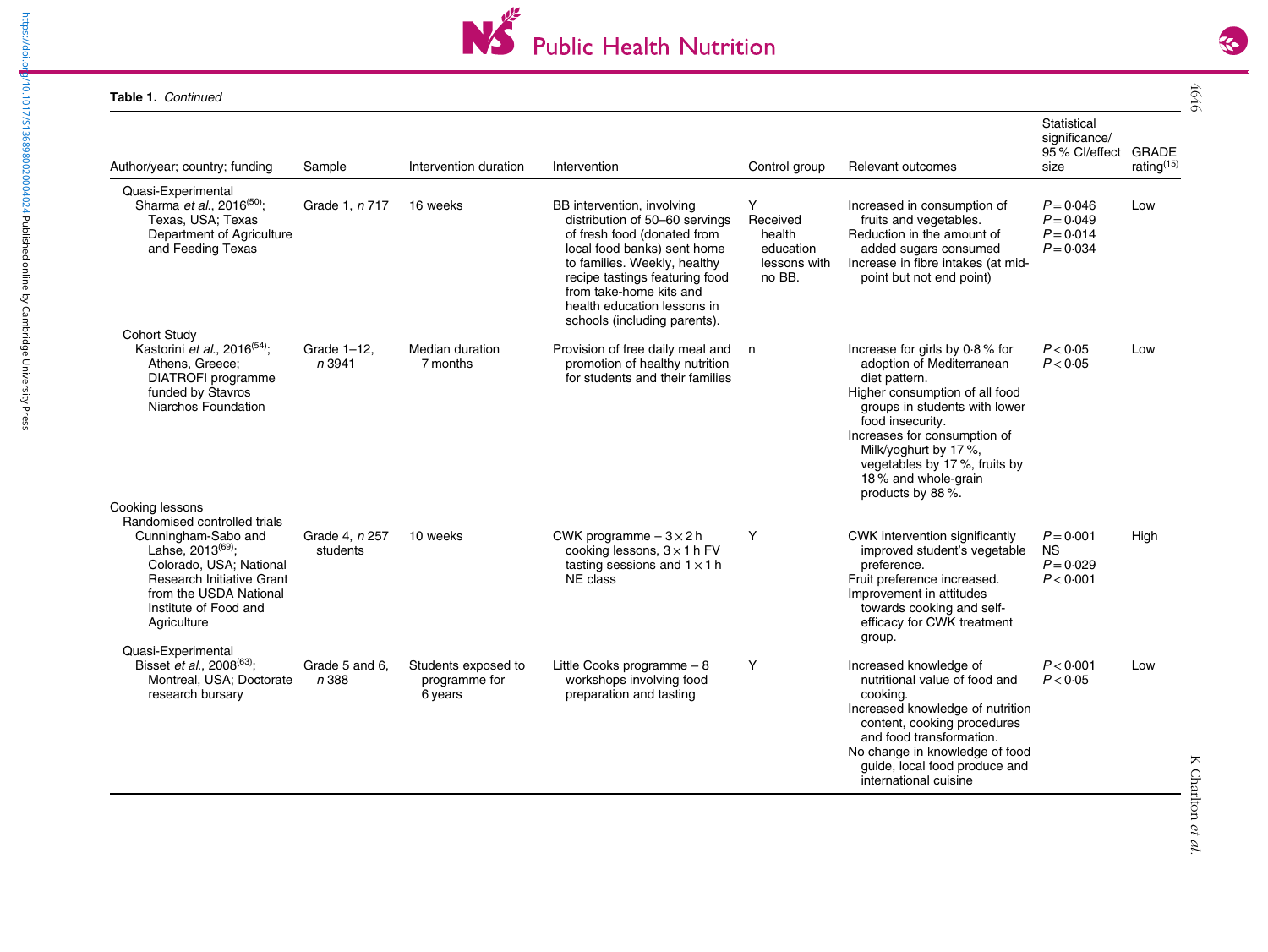

| Author/year; country; funding                                                                                                                                                        | Sample                  | Intervention duration | Intervention                                                                                                                                                                                               | Control group | Relevant outcomes                                                                                                                                                                                                                                                                                                                 | Statistical<br>significance/<br>95 % Cl/effect<br>size                                                                                                                                           | <b>GRADE</b><br>rating <sup>(15)</sup> |
|--------------------------------------------------------------------------------------------------------------------------------------------------------------------------------------|-------------------------|-----------------------|------------------------------------------------------------------------------------------------------------------------------------------------------------------------------------------------------------|---------------|-----------------------------------------------------------------------------------------------------------------------------------------------------------------------------------------------------------------------------------------------------------------------------------------------------------------------------------|--------------------------------------------------------------------------------------------------------------------------------------------------------------------------------------------------|----------------------------------------|
| Bai et al., 2018 <sup>(72)</sup> ; South<br>Korea; Not reported                                                                                                                      | Grade 2, n 71           | 4 weeks               | Weekly 40-min session including Y<br>classroom lecture and hands-<br>on cooking activities with two<br>vegetables introduced in each<br>session                                                            |               | Significant improvement in<br>vegetable consumption,<br>intention, attitude, preference<br>and self-efficacy compared<br>with control.                                                                                                                                                                                            | $P \leq 0.01$ for<br>self-efficacy<br>and<br>$P \leq 0.001$<br>for others                                                                                                                        | Low                                    |
| Caraher et al., 2013 <sup>(68)</sup> ;<br>London, UK; Worshipful<br>Company of Cooks and<br>supported by Academy of<br><b>Culinary Arts</b>                                          | Grade 4 and 5.<br>n 169 | 1 year                | 'Cooks adopt a School' Program, Y<br>involving 3x cooking sessions<br>throughout one school year<br>hosted by a professional chef.                                                                         |               | Increases in vegetable<br>consumption.<br>Increase was in students<br>cooking confidence                                                                                                                                                                                                                                          | $P = 0.002$<br>$P = 0.000$                                                                                                                                                                       | Low                                    |
| Chen et al., 2014 <sup>(65)</sup> ;<br>California, USA: USDA<br>National Institute of Food<br>and Agriculture.<br>Agriculture and Food<br>Research Initiative seed<br>grant project. | Grade $K-2$ ,<br>n 1204 | 3 months              | A multicultural, multi-component Y<br>intervention involving<br>classroom food<br>demonstrations $(1 \times \text{month})$<br>and tasting and an at-home<br>cooking component with take<br>home food kits. |               | Students reported significantly<br>higher preferences for all<br>seven vegetables featured in<br>food demonstrations and<br>cooking.<br>Student's frequency of<br>consuming 3 featured<br>vegetables also increased<br>between pre- and post-<br>intervention.<br>Increased students' involvement<br>in food preparation at home. | $P < 0.001$ for<br>five<br>vegetables,<br>$P < 0.05$ for<br>two<br>vegetables.<br>$P = 0.008$<br>(jicama)<br>$P = 0.017$<br>(bell<br>pepper)<br>and<br>$P = 0.001$<br>(asparagus)<br>$P = 0.008$ | Low                                    |
| Cunningham-Sabo and<br>Lohse, $2014^{(71)}$ : Santa-<br>Fe, USA; not reported                                                                                                        | Grade 4, <i>n</i> 961   | Not reported          | (1) CWK-CT: Cooking with Kids Y<br>curriculum including cooking<br>and taste lessons and<br>(2) CWK-T: CWK curriculum with<br>no cooking, only taste<br>lessons.                                           |               | In the CWK-CT group, the<br>improvements in FV<br>preference were significantly<br>greater in males than females.<br>Vegetable preference improved<br>for both CWK-CT and CWK-T<br>groups compared with control.<br>Cooking self-efficacy was<br>improved in students who<br>participated in the CWK-CT<br>intervention.          | $(P = 0.03)$<br>(P < 0.05)<br>ΝS                                                                                                                                                                 | Low                                    |
| Jarpe-Ratner et al.,<br>2016 <sup>(66)</sup> ; Chicago, USA;<br>ConAgra Foods                                                                                                        | Grade 3-8,<br>n 271     | 10 weeks              | 2 h $\times$ week cooking and NE<br>course led by a trained chef-<br>instructor                                                                                                                            | N             | Nutrition knowledge of students<br>increased.<br>Participants increased their<br>intake of fruit & vegetables.<br>Increases in students cooking<br>self-efficacy<br>No reduction in amount of chips<br>and soda consumed.                                                                                                         | P < 0.05<br>P < 0.001<br>P < 0.005<br>P < 0.001                                                                                                                                                  | Low                                    |

 $S_{\rm C}$ School-based experiential nutrition programmes  $4647$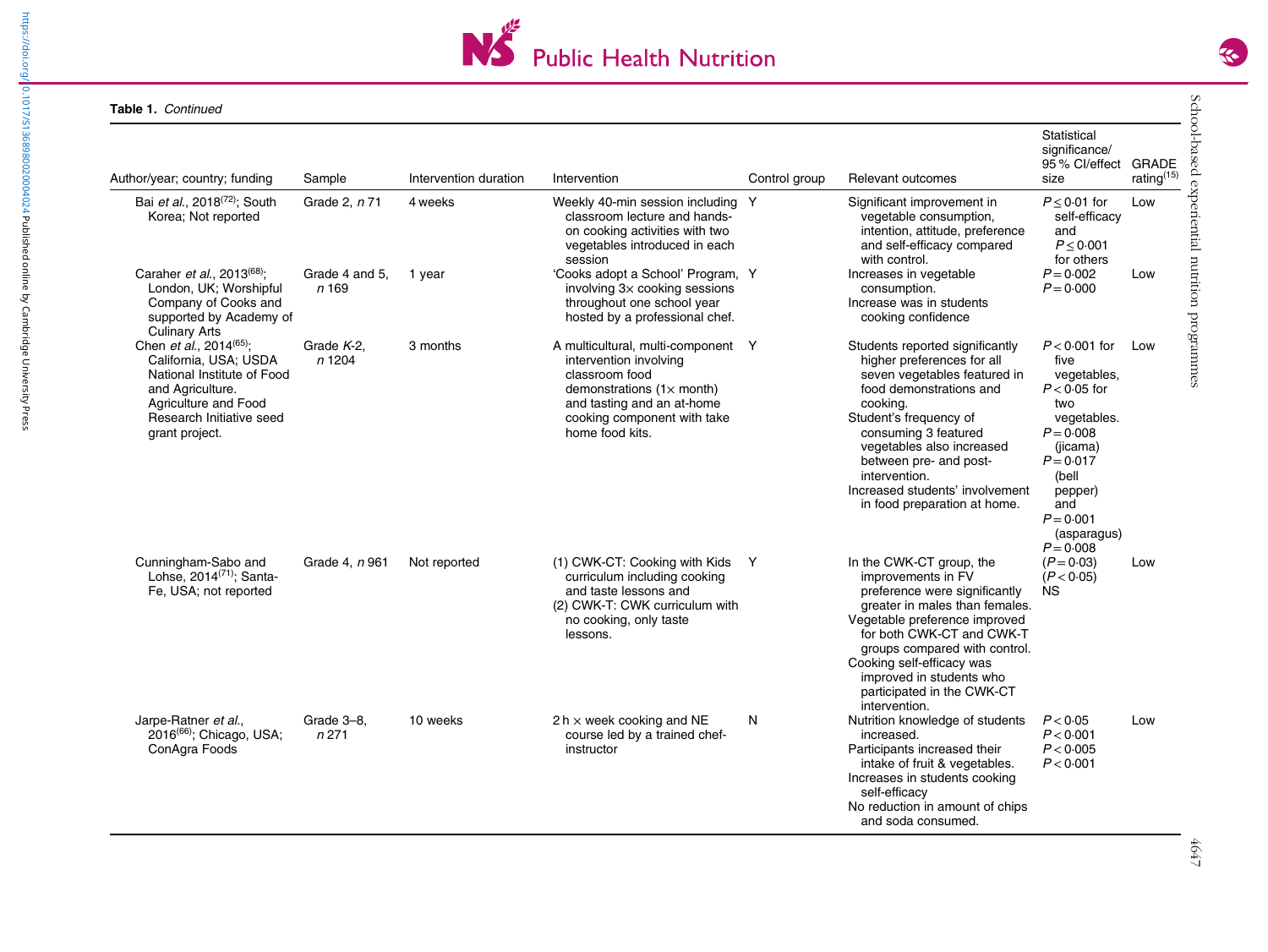

| Author/year; country; funding                                                                                                                                                                                    | Sample                         | Intervention duration                                      | Intervention                                                                                                                                                                       | Control group                                                                     | Relevant outcomes                                                                                                                                                                                                                                                                                                                                                                                                       | Statistical<br>significance/<br>95 % Cl/effect GRADE<br>size                                             | rating <sup>(15)</sup> |
|------------------------------------------------------------------------------------------------------------------------------------------------------------------------------------------------------------------|--------------------------------|------------------------------------------------------------|------------------------------------------------------------------------------------------------------------------------------------------------------------------------------------|-----------------------------------------------------------------------------------|-------------------------------------------------------------------------------------------------------------------------------------------------------------------------------------------------------------------------------------------------------------------------------------------------------------------------------------------------------------------------------------------------------------------------|----------------------------------------------------------------------------------------------------------|------------------------|
| Liquori et al., 1998 <sup>(67)</sup> ; New<br>York, USA; Part federal<br>and private funding by<br>Cooperative Agreement,<br>Central Harlem<br>Community of New York<br>City.                                    | Grade $K-6$ ,<br>n 590         | 1 academic year                                            | $(1)$ CS + FEL: CookShop<br>programme plus food and<br>environment lessons.<br>(2) CS: $n = \text{CookShop only}$ .<br>(3) FEL: food and environment<br>lessons only               | Y                                                                                 | Students who participated in the<br>$CS$ or $CS$ + FEL programme<br>reported higher mean food<br>preference scores.<br>Both CS and FEL had a positive effect: 0.94<br>effect on food knowledge.<br>The CS intervention appeared to<br>have a larger effect on food<br>knowledge than the FEL<br>intervention for children in<br>grades 4-6.<br>The CS also increased self-<br>efficacy in cooking in older<br>children. | Effect: 17-77<br>P < 0.001<br>effect: 7.69<br>P < 0.05                                                   | Low                    |
| Quinn, Horacek and Castle, Grade 5, n 126<br>2003 <sup>(70)</sup> ; New York State,<br>USA; not reported                                                                                                         |                                | 1 academic year                                            | CookShop cooking lessons.                                                                                                                                                          | Y                                                                                 | Intervention increased<br>identification and tasting of<br>fruit and vegetables.<br>Intervention group consumed<br>more fibre, folic acid and fruit,<br>milk and decreased intake of<br>added foods.                                                                                                                                                                                                                    | (P < 0.05)<br>(P < 0.05)                                                                                 | Low                    |
| Zahr and Sibeko, $2017^{(64)}$ ;<br>Vancouver, CA:<br>CAPSTONE project for<br>the University of<br>Massachusetts MPH in<br>Nutrition programme and<br>did not receive any<br>funding of financial<br>incentives. | Grade 4-5.<br>n <sub>100</sub> | Intervention duration<br>not reported<br>Follow-up 3 weeks | Project CHEF project involving<br>cooking and tasting foods.<br>2.5 h $\times$ 4–5 sessions                                                                                        | Y                                                                                 | Increased familiarity and<br>preference for healthy foods<br>and self-reported cooking<br>skills.<br>19% increased trying new<br>foods.<br>13% increase in willingness to<br>try new foods.<br>73% of parents saw increases<br>in their child's cooking skills,<br>43.4 % of children asked to<br>make a recipe at home,<br>45.1 % asked to buy specific<br>ingredients                                                 | $P = 0.009$<br>broccoli<br>$P = 0.000$<br>swiss chard<br>$P = 0.038$<br>carrots<br>$P = 0.001$<br>quinoa | Low                    |
| Taste testing<br>Randomised controlled trials<br>Gold et al., 2017 <sup>(59)</sup> ; North<br>Dakota, USA; funding not<br>reported                                                                               | Grade: 3, n 662 7 weeks        |                                                            | $7 \times$ interactive lessons involved<br>in the GWWFV programme.<br>(1) GWWFV $+$ TT or (2)<br>$GWWFV + No TT$<br>Both intervention groups also<br>participated in federal FFVSP | Y<br>Did not receive<br>GWWFV or<br>taste testing<br>but did<br>receive<br>FFVSP. | Both groups with access to the<br>FFVSP consumed more fruits<br>and vegetables.<br>$GWWFV + TT$ group consumed<br>more fruits and vegetables<br>compared with GWWFV and<br>no TT.<br>$GWWFV + TT$ group also had a<br>greater reduction in the<br>consumption of potato chips<br>and French fries.                                                                                                                      | P < 0.01<br>P < 0.0001<br>P < 0.05<br>P < 0.05                                                           | High                   |

K Charlton et al.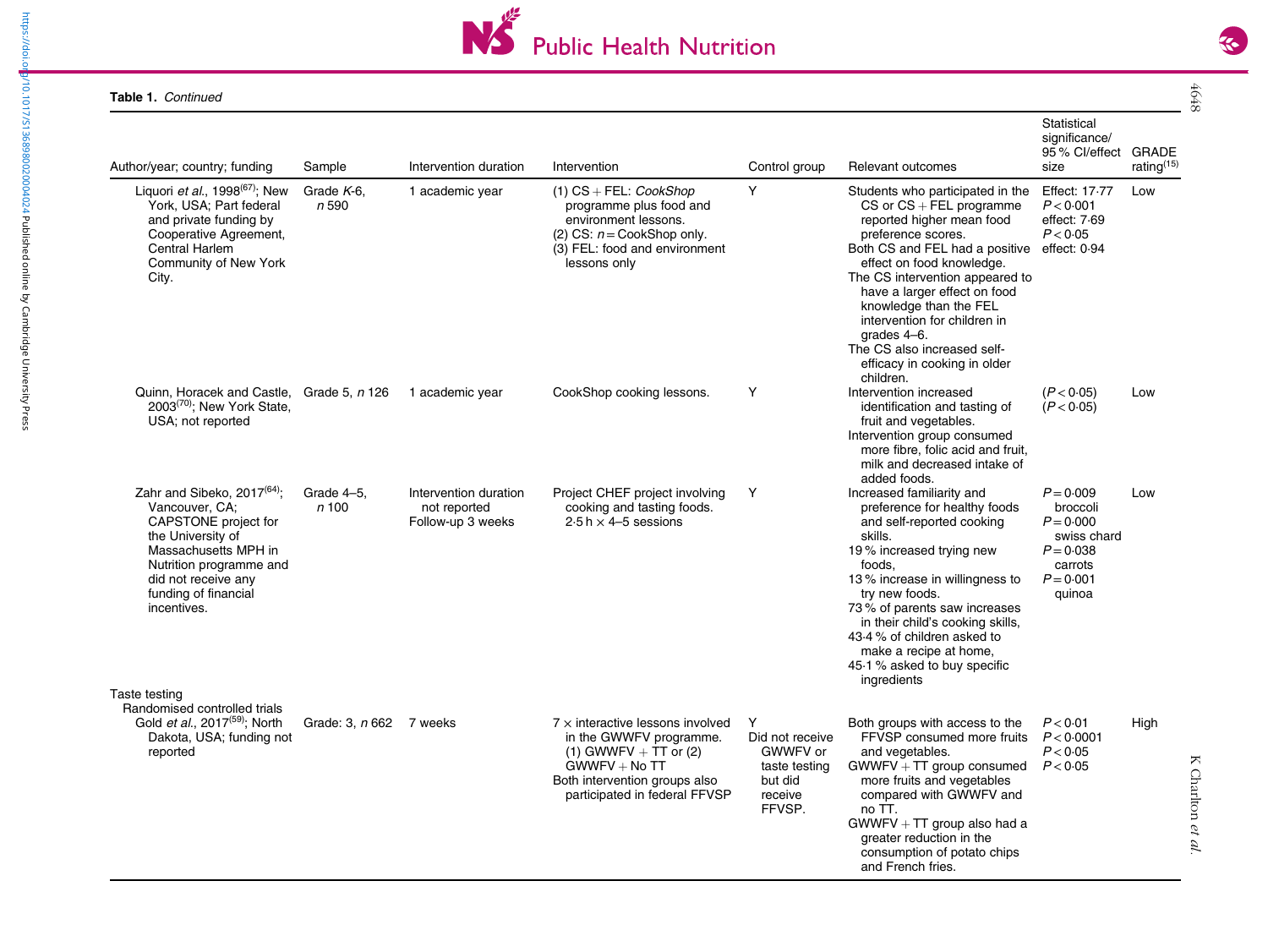

| Author/year; country; funding                                                                                                                                                                                                        | Sample               | Intervention duration                                | Intervention                                                                                                                                                                                                                                                                                                                                                                                                                                                | Control group                                                                       | Relevant outcomes                                                                                                                                                                                                                                                                                                                                                                                                                                                                                                                | Statistical<br>significance/<br>95% Cl/effect GRADE<br>size                                                                    | rating <sup>(15)</sup> |
|--------------------------------------------------------------------------------------------------------------------------------------------------------------------------------------------------------------------------------------|----------------------|------------------------------------------------------|-------------------------------------------------------------------------------------------------------------------------------------------------------------------------------------------------------------------------------------------------------------------------------------------------------------------------------------------------------------------------------------------------------------------------------------------------------------|-------------------------------------------------------------------------------------|----------------------------------------------------------------------------------------------------------------------------------------------------------------------------------------------------------------------------------------------------------------------------------------------------------------------------------------------------------------------------------------------------------------------------------------------------------------------------------------------------------------------------------|--------------------------------------------------------------------------------------------------------------------------------|------------------------|
| LaChausse, $2017^{(61)}$ ;<br>California, USA; US<br>Department of Agriculture<br>SNAP-ED programme,<br>through the California<br>Department of Public<br>Health                                                                     | Grade 4-6.<br>n 275  | 3 months                                             | Harvest of the Month (HOM)<br>programme, involving tasting<br>produce, presentations,<br>newsletters, recipes.                                                                                                                                                                                                                                                                                                                                              | Y<br>Participated in<br>non-nutrition-<br>related class<br>(e.g. arts and<br>craft) | Increased FV preference.<br>No effects on FV consumption<br>or other nutritional related<br>behaviours, knowledge or<br>efficacy.                                                                                                                                                                                                                                                                                                                                                                                                | $P = 0.04$                                                                                                                     | High                   |
| Morrill et al., 2016 <sup>(60)</sup> ; Utah,<br><b>USA: Food Dudes</b><br>programme was<br>supported by grants from<br>the US Department of<br>Agriculture                                                                           | Grade 1-5.<br>n 2292 | 4.5 months<br>6-month follow-up                      | Food Dudes is a multi-<br>component nutrition<br>intervention based on role-<br>modelling, repetitive tastings<br>and rewards for FV<br>consumption.<br>(1) Students received the Food<br>Dudes programme and were<br>rewarded tangible prizes from<br>teachers for consuming all FV<br>provided for tasting.<br>(2) Students received the Food<br>Dudes programme but were<br>verbally praised by teachers<br>for consuming all FV provided<br>in tasting. | Y                                                                                   | Food Dudes schools consumed<br>more FV than control schools<br>after phase I (serving Food<br>Dudes targeted foods), with<br>larger differences in prize<br>schools than praise schools.<br>After phase II (serving<br>naturalistic cafeteria food),<br><b>Food Dudes schools</b><br>consumed 46% more fruit<br>and vegetables than control<br>schools, with no difference<br>between prize and praise<br>schools.<br>At 6-month follow-up, only prize<br>schools consumed more fruit<br>and vegetables than control<br>schools. | 92%<br>difference<br>(prize)<br>50%<br>difference<br>(praise)<br><b>NS</b><br><b>NS</b><br>$0.12$ cups,<br>42.9%<br>difference | High                   |
| Quasi-Experimental<br>Battjes-Fries et al., 2014 <sup>(55)</sup> ; Grade 3-6,<br>Wageningen, The<br>Netherlands; Ministry of<br>Economic Affairs of the<br>Netherlands                                                               | n 1183               | One academic year<br>4-week and 6-month<br>follow-up | 10-12 nutrition lessons from the<br>Taste Lessons programme.<br>Lessons incorporated cooking,<br>tasting, experiment and<br>excursion to a farm                                                                                                                                                                                                                                                                                                             | $\mathsf{Y}$                                                                        | At first and second follow-up,<br>the intervention groups<br>showed a significantly higher<br>increase in knowledge of<br>unfamiliar foods, food<br>identification and healthy<br>eating.<br>An increase was found in the<br>number of foods known and<br>tasted, intention to taste and                                                                                                                                                                                                                                         | P < 0.05<br>P < 0.05                                                                                                           | Low                    |
| Day et al., 2008 <sup>(56)</sup> ;<br>Vancouver, CA; Action<br>Schools! BC - Healthy<br>Eating programme was<br>funded by British<br>Columbia Ministries of<br>Health and Education, in<br>partnership with Legacies<br>Now Society. | Grade: 4-5,<br>n 444 | 12 weeks                                             | Action Schools! - 2 weekly<br>healthy eating activities<br>$(45 \text{ min duration}) + 1 \text{ monthly}$<br>tasting activity                                                                                                                                                                                                                                                                                                                              | Y                                                                                   | healthy eating behaviours.<br>Fruit and vegetables tasted<br>increased by 5%.<br>No change in attitude to eating,<br>willingness to try, variety,<br>neophobia or knowledge of<br>FV in disease prevention.                                                                                                                                                                                                                                                                                                                      | P < 0.05                                                                                                                       | Low                    |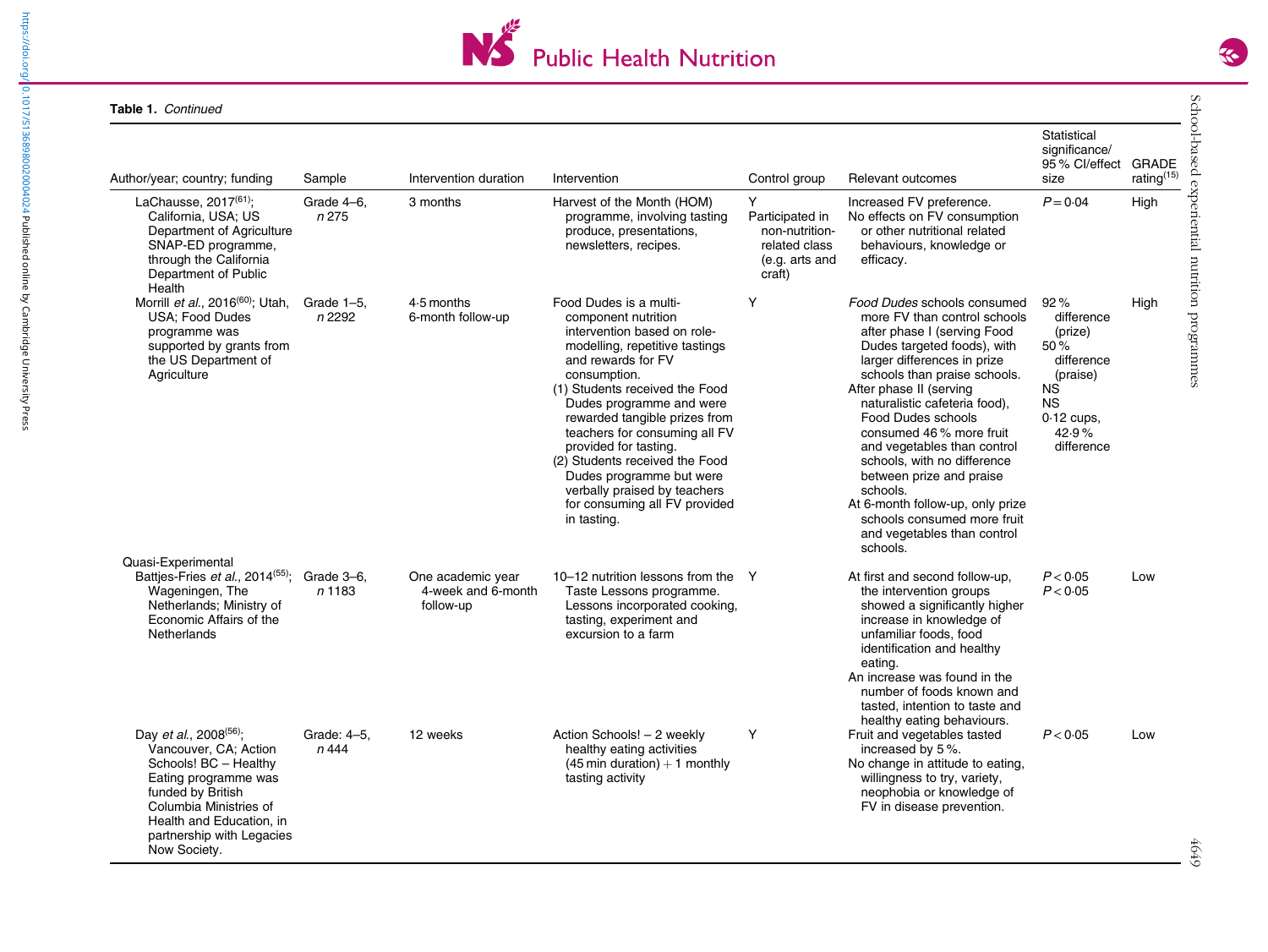

| Author/year; country; funding                                                                                                                                                                                                                                                                    | Sample                      | Intervention duration                                                 | Intervention                                                                                                                                                                                                                                                               | Control group | Relevant outcomes                                                                                                                                                                                                                                                                                                                                           | Statistical<br>significance/<br>95 % Cl/effect GRADE<br>size | rating <sup>(15)</sup> |
|--------------------------------------------------------------------------------------------------------------------------------------------------------------------------------------------------------------------------------------------------------------------------------------------------|-----------------------------|-----------------------------------------------------------------------|----------------------------------------------------------------------------------------------------------------------------------------------------------------------------------------------------------------------------------------------------------------------------|---------------|-------------------------------------------------------------------------------------------------------------------------------------------------------------------------------------------------------------------------------------------------------------------------------------------------------------------------------------------------------------|--------------------------------------------------------------|------------------------|
| Lakkakula et al., 2010 <sup>(58)</sup> ;<br>Louisiana, USA; funding<br>not reported                                                                                                                                                                                                              | Grade 4 and 5.<br>n 360     | 10 weeks                                                              | Wellness Partnership for Kids<br>programme. A cafeteria-based<br>tasting programme paired with<br>school wellness curriculum.<br>Children were provided 4<br>vegetables with their school<br>lunch 1 d/week                                                                | n.            | Students who reported 'not<br>liking' the vegetables after the<br>first tasting increased their<br>liking for three out of the four<br>vegetables by the 10th tasting<br>(improvements were not seen<br>until the 8th tasting).                                                                                                                             | $P = 0.05$                                                   | Low                    |
| Lakkakula et al., 2011 <sup>(57)</sup> ;<br>Louisiana, USA; funding<br>not reported                                                                                                                                                                                                              | Grade 1, 3 and<br>5. $n379$ | 8 weeks<br>Follow-up tastings were<br>conducted at 4 and<br>10 months | <b>Building Preferences for FV</b><br>program. Students were<br>offered a taste of 4 fruits $2 \times$<br>week for weeks 1–4 and 4<br>vegetables $2 \times$ week for<br>weeks 5-8.                                                                                         | n             | Students who indicated they 'did $P = 0.00$<br>not like' after first tasting<br>improved their liking for all<br>items after the programme.<br>On average, it required two<br>tastes of fruit and five tastes<br>of vegetable to observe a<br>change in liking score.<br>All improvements in liking were<br>maintained at the two<br>subsequent follow-ups. | (8 items)<br>$P = 0.01$<br>(2 items)                         | Low                    |
| Perry <i>et al.</i> , 1998 <sup>(62)</sup> ;<br>Minnesota, USA; Grant<br>provided by National<br>Cancer Institute                                                                                                                                                                                | Grade 4-5,<br>n 424         | 8 weeks<br>1-month follow-up                                          | 5-a-d Power Plus intervention -<br>$16 \times 45$ -min classroom<br>sessions ( $2 \times$ week) including<br>snack preparation and taste<br>testing.<br>The intervention also included<br>food service changes, parental<br>education/involvement and<br>industry support. | n.            | There was a significant increase<br>in fruit consumption (0.62<br>serving/d difference between<br>treatment and control) and<br>combined FV consumption.<br>Increases in lunchtime<br>vegetable consumption in<br>girls, daily fruit consumption<br>and the proportion of total<br>daily energy content<br>attributable to FV.                              | $P = 0.00$<br>$P = 0.00$                                     | Low                    |
| Multi-component interventions<br>Randomised controlled trials<br>Lakshman <i>et al.</i> , 2010 <sup>(75)</sup> :<br>Cambridgeshire,<br>England; Health<br>Enterprise East, NHS<br>innovations hub for east<br>England assisted in<br>producing the card game<br>and corresponding<br>curriculum. | Grade 5 and 6.<br>n2519     | 9 weeks                                                               | Students participated in the card Y<br>Game 'Top Grub' with<br>nutritional information and<br>traffic light quality rating for<br>various foods were<br>accompanied by specialised<br>education curriculum to<br>compliment card game.                                     |               | Mean nutrition knowledge score<br>was higher in intervention<br>group compared with control.<br>Children in the intervention<br>schools indicated that they<br>'are currently eating a healthy<br>diet' (39.6 %) or 'would try to<br>eat a healthy diet' (35.7 %)<br>more often than control<br>schools.                                                    | 95 % CI 0.05.<br>2.16:<br>$P = 0.042$<br>P < 0.001           | Hiah                   |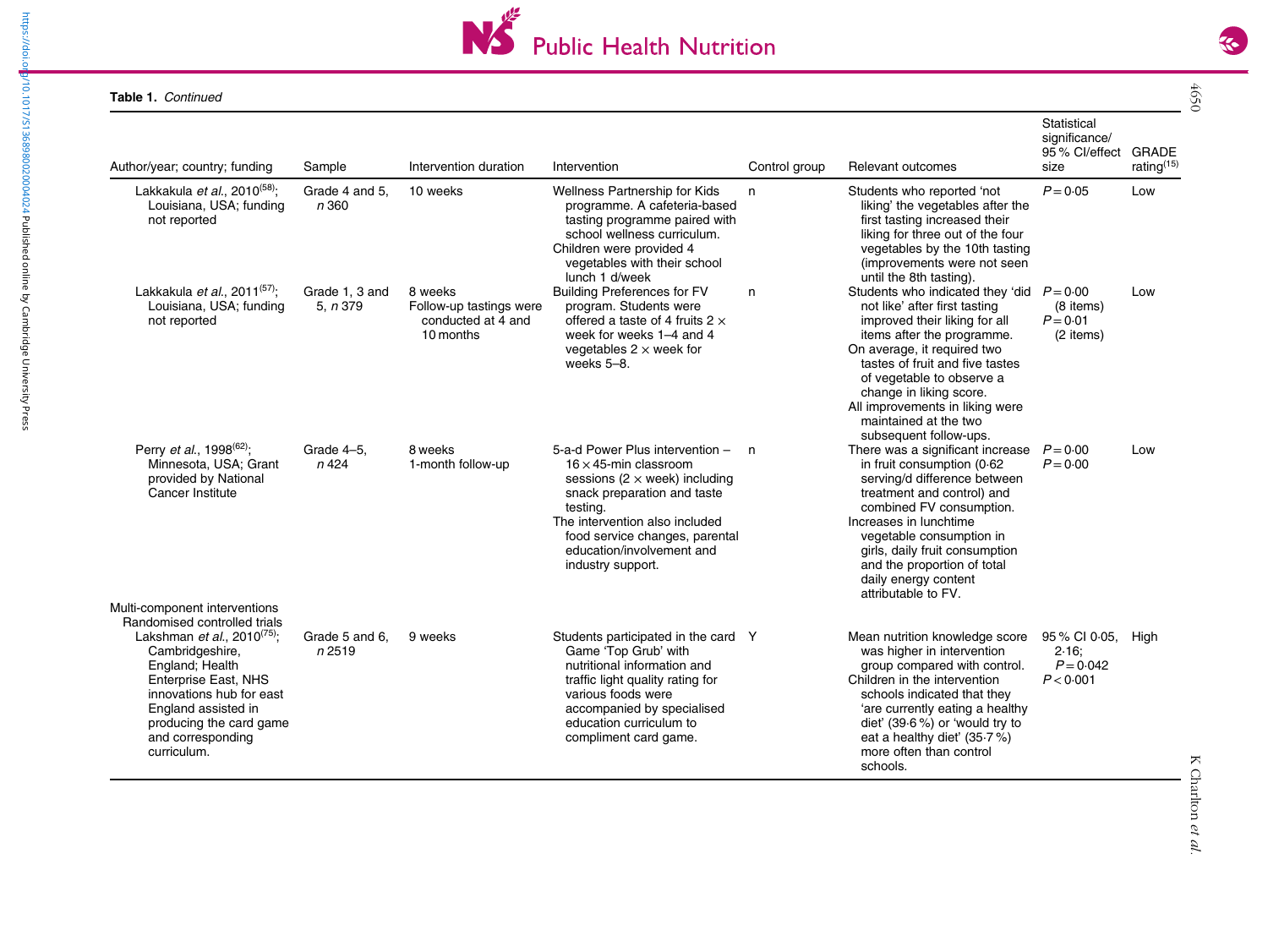

| Table 1. Continued                                                                                                |                                                                                |                       |                                                                                                                                                                                                                                                                                                                                                                                                    |               |                                                                                                                                                                                                                                                                              |                                                                                                                                                                                  |                                                        |
|-------------------------------------------------------------------------------------------------------------------|--------------------------------------------------------------------------------|-----------------------|----------------------------------------------------------------------------------------------------------------------------------------------------------------------------------------------------------------------------------------------------------------------------------------------------------------------------------------------------------------------------------------------------|---------------|------------------------------------------------------------------------------------------------------------------------------------------------------------------------------------------------------------------------------------------------------------------------------|----------------------------------------------------------------------------------------------------------------------------------------------------------------------------------|--------------------------------------------------------|
| Author/year; country; funding                                                                                     | Sample                                                                         | Intervention duration | Intervention                                                                                                                                                                                                                                                                                                                                                                                       | Control group | Relevant outcomes                                                                                                                                                                                                                                                            | Statistical<br>significance/<br>95 % Cl/effect<br>size                                                                                                                           | GRADE<br>rating <sup>(15)</sup>                        |
| Sahota et al., 2019 <sup>(82)</sup> ;<br>North England; Nestlé UK<br>Healthy Kids Programme<br>Quasi-Experimental | Grade 3-6;<br>n 358                                                            | 17 months             | The PhunkyFoods Programme is Y<br>composed of intervention<br>functions that impact on all<br>three of the essential<br>conditions for behaviour<br>change, capability, opportunity<br>and motivation.                                                                                                                                                                                             |               | Significantly higher healthy<br>balanced diet knowledge<br>scores compared with control<br>pupils in Year 4.<br>At 18 months, the mean<br>percentage of vegetables<br>liked was higher in<br>intervention group.<br>Similarly, percentage of fruits<br>liked was also higher | Mean<br>difference<br>5.1 (95%)<br>CI 0-1-10-1.<br>$P = 0.05$ ).<br><i>(intervention)</i><br>53.9% v.<br>43.0%<br>control).<br>(intervention<br>$76.9%$ v.<br>67.2%<br>control). | School-based experiential nutrition programmes<br>High |
| Bissell <i>et al.</i> , $2018^{(77)}$ ; USA Grades 2 and 3                                                        | and then 3<br>and 4; $n$ 102                                                   | 2 years               | A health intervention programme n<br>with visual presentation on<br>topics relating to food<br>advertising, nutrition, and fast-<br>food options. Discussions held<br>in class and each child given<br>a folder with the presentation<br>information provided as a<br>handout, along with related<br>games and additional activities<br>to complete at home with their<br>parents or on their own. |               | Significant positive increase in<br>nutritional knowledge,<br>attitudes towards healthy<br>eating and exercise, food<br>preferences and eating<br>behaviour.                                                                                                                 | $P < 0.001$ for<br>all<br>outcomes                                                                                                                                               | Very low                                               |
| Jayne 2019 <sup>(78)</sup> ; New Jersey, Grade 3, $n$ 194<br><b>USA: RobertWood</b><br>Johnson Foundation         |                                                                                | 1 h                   | Incorporating edutainment (Jump n<br>with Jill) into both a NE<br>campaign and its evaluation;<br>learning through play.                                                                                                                                                                                                                                                                           |               | All aggregate responses for<br>nutrition knowledge, attitudes<br>and intention became<br>significantly more positive<br>following intervention                                                                                                                               | $P = 0.05$                                                                                                                                                                       | Very low                                               |
| Jung et al., 2019 <sup>(79)</sup> ; New<br>York, USA; not reported                                                | $K$ to Grade 6<br>$K$ -2nd graders<br>$(n) = 646$<br>3rd-5th Graders<br>$-826$ | 1 year                | The Healthy Highway© Program: Y<br>an interactive, imaginative,<br>content-based programme that<br>teaches and reinforces<br>essential health-related topics<br>to $K$ -5 students on healthy<br>foods and basic nutrition with<br>a road safety analogue.<br>Includes cafeteria activities.                                                                                                       |               | Statistically significant more<br>students improved their<br>healthy eating literacy by<br>including 'healthy (green light)<br>and unhealthy (red light)'<br>foods among their daily food<br>choices.                                                                        | P < 0.05                                                                                                                                                                         | Very low                                               |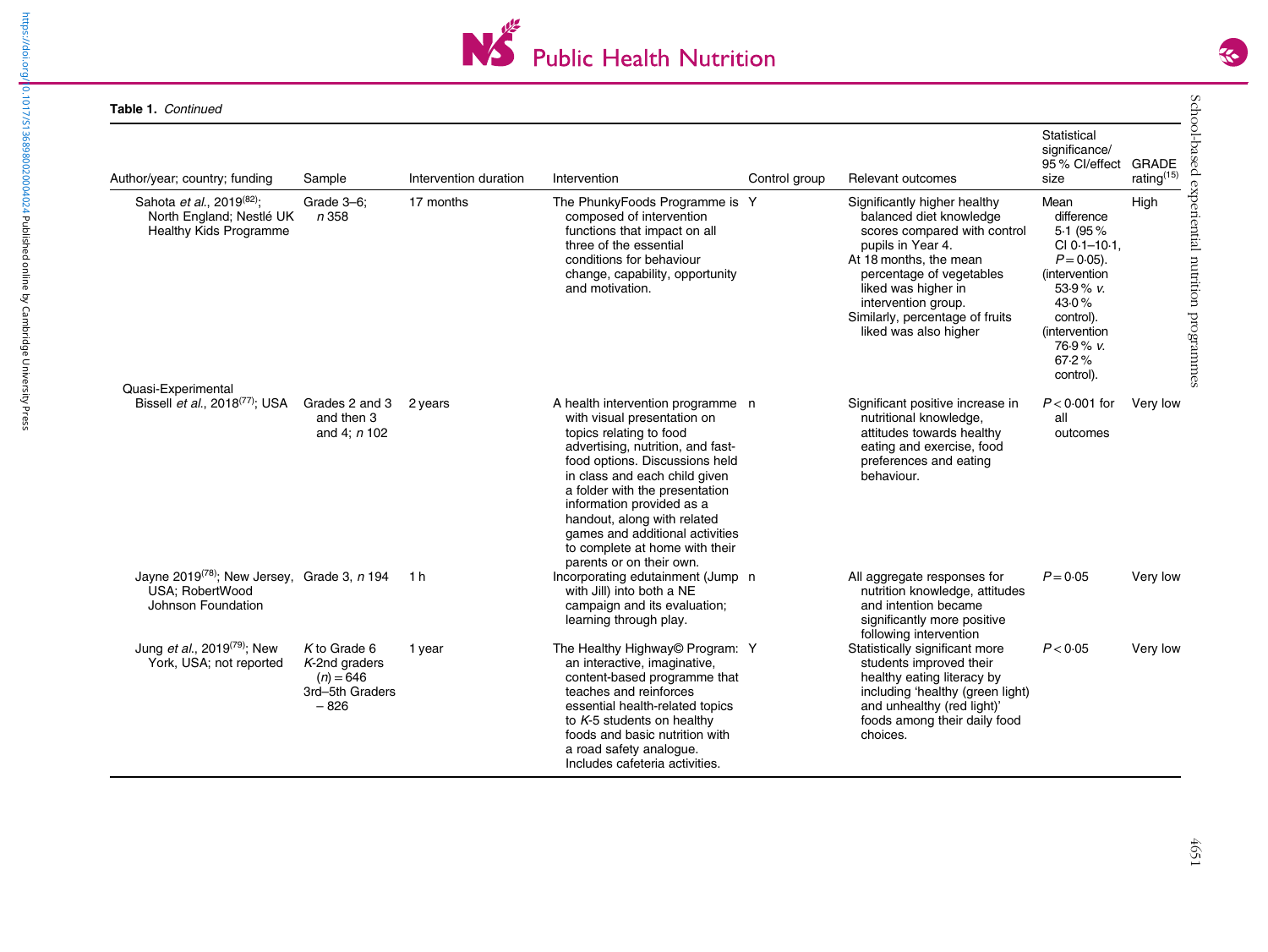

| Author/year; country; funding                                                                                                                                     | Sample                          | Intervention duration                 | Intervention                                                                                                                                                                                                                                                                                                                                                                                                  | Control group | Relevant outcomes                                                                                                                                                                                                                                                                                                                                                                          | Statistical<br>significance/<br>95 % Cl/effect<br>size                                                             | <b>GRADE</b><br>rating <sup>(15)</sup> |
|-------------------------------------------------------------------------------------------------------------------------------------------------------------------|---------------------------------|---------------------------------------|---------------------------------------------------------------------------------------------------------------------------------------------------------------------------------------------------------------------------------------------------------------------------------------------------------------------------------------------------------------------------------------------------------------|---------------|--------------------------------------------------------------------------------------------------------------------------------------------------------------------------------------------------------------------------------------------------------------------------------------------------------------------------------------------------------------------------------------------|--------------------------------------------------------------------------------------------------------------------|----------------------------------------|
| Kim et al., 2020 <sup>(80)</sup> ; Seoul,<br>South Korea; Joint<br>Research Project and<br><b>Rural Development</b><br>Administration, Republic<br>of Korea.      | Grade 3, n 95<br>Grade 5, n 107 | 12 weeks                              | Mediator model including<br>gardening, nutritional<br>education and cooking<br>activities utilising harvested<br>foods from garden.                                                                                                                                                                                                                                                                           | n             | Significant increase in dietary<br>self-efficacy, outcome<br>expectancies, gardening<br>knowledge, nutrition<br>knowledge, vegetable<br>preference, and vegetable<br>consumption.<br>Significant decrease in food<br>neophobia                                                                                                                                                             | P < 0.001<br>P < 0.05                                                                                              | Very low                               |
| Poelman <i>et al.</i> , 2019 <sup>(81)</sup> ;<br>Sydney, Asutralia; Hort<br>innovations, Sydney,<br>Australia                                                    | 8-12 year olds,<br>n 299        | Five 1-h teacher led<br>interventions | Vegetable Education Resource<br>to Increase Children's<br>Acceptance and Liking<br>(VERTICAL), an experiential<br>learning programme on<br>vegetables, combining<br>elements from sensory<br>education and scientific<br>insights into children's<br>development of vegetable<br>acceptance, such as exposure<br>and role modelling.                                                                          | Y             | Increased knowledge about:<br>vegetables and the senses;<br>ability to verbalise sensations; $P = 0.007$<br>vegetable acceptance; and<br>willingness to try vegetables.<br>No effect on food neophobia                                                                                                                                                                                     | $P = 0.002$<br>P < 0.001<br>$P = 0.05$                                                                             | Very low                               |
| Yoder <i>et al.</i> , 2014 <sup><math>(76)</math></sup> ;<br>Wisconsin, USA;<br>Wisconsin's Department<br>of Agriculture, Trade and<br><b>Consumer Protection</b> | Grade 3-5,<br>$n$ 1117          | 1 academic year                       | Farm-to-school programme<br>including Harvest of the<br>Month, school garden, tasting<br>and classroom lessons.                                                                                                                                                                                                                                                                                               | n             | Higher willingness to try FV.<br>Knowledge of nutrition and<br>agriculture.<br>No effect on overall dietary<br>patterns.<br>Small increase in FV<br>consumption from baseline<br>amoung those with lower<br>intakes.                                                                                                                                                                       | (P < 0.001)<br>(P < 0.001)<br>ΝS                                                                                   | Very low                               |
| Evans et al., 2012 <sup>(73)</sup> ;<br>Texas, USA; SHK was<br>funded by Michael and<br><b>Susan Dell Foundation</b>                                              | Grade 6-7,<br>n 246             | 5 months                              | The SHK intervention involving<br>six components:<br>(1). In-class lessons;<br>(2). After-school gardening<br>programme;<br>(3). Farm-to-school (local food<br>provided in cafeteria); (4).<br>Farmers' visits to school;<br>(5). Taste testing;<br>(6). Field trips to farms.<br>Student exposure varied<br>between and within schools.<br>Exposure was determined by<br>student reported<br>questionnaires. | Y             | At post-test students who were<br>exposed to two or more<br>components of the<br>intervention reported<br>increases in preference for<br>FV, FV per day, self-efficacy,<br>nutrition knowledge and a<br>lower preference for unhealthy $P = 0.0089$ ,<br>food.<br>Interventions which saw the<br>greatest improvements were<br>farmers' visits, taste testing<br>and cafeteria components. | <b>NS, SE 0.12</b><br>$P = 0.0134$ ,<br>SE 0.38<br>$P = 0.0091$<br>SE 0.74<br>$P = 0.0095$ ,<br>SE 0.22<br>SE 0.40 | Very low                               |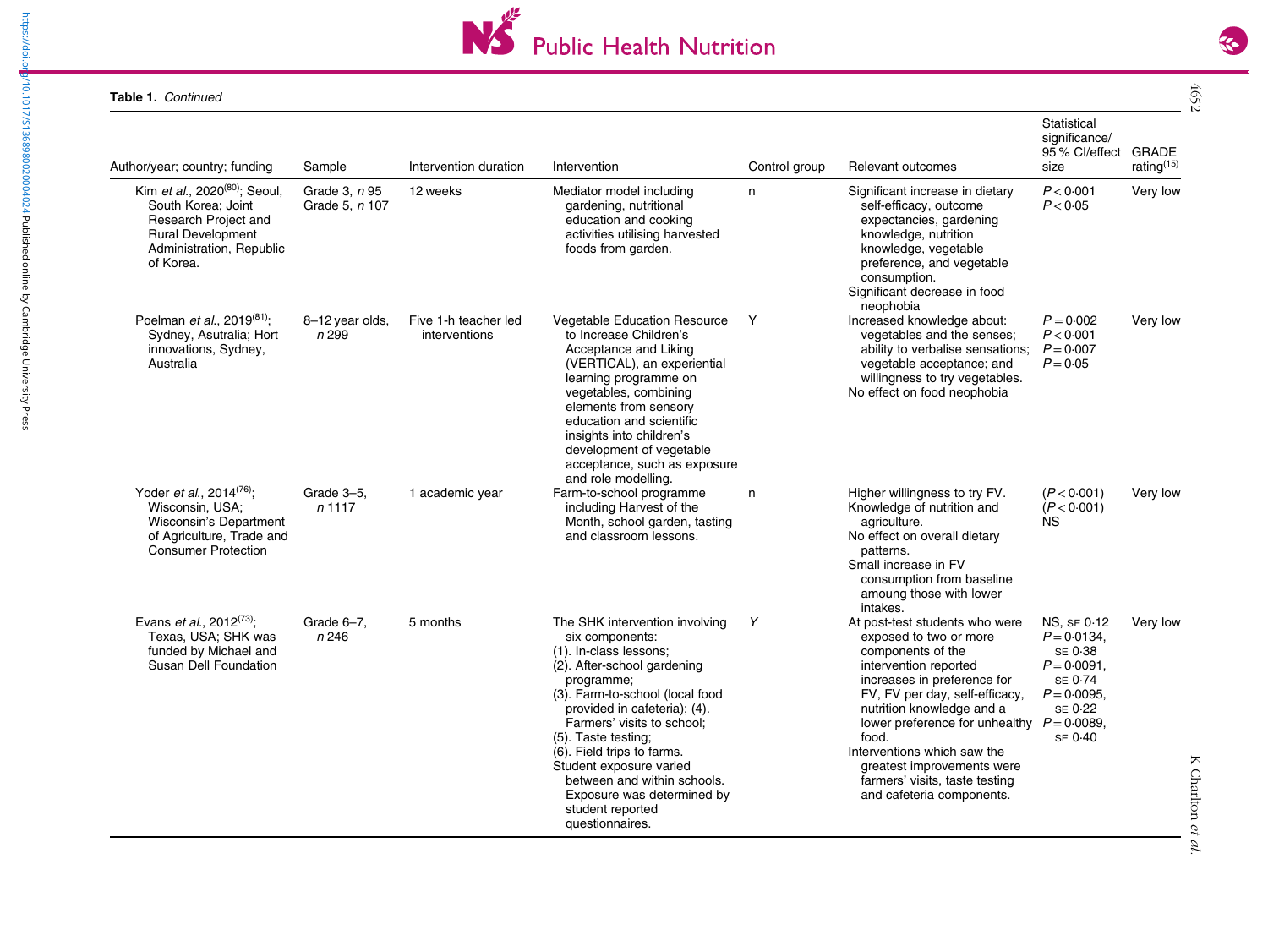Continued



Intervention

NE programme.

NE programme.

RHS, Royal Horticulture Society, FV, fruit and vegetable; NE, nutrition education; FFVS, FFV snack programme; BB, Brighter Bites; CMK, Cooking with Kids; GWWFV, Go Wild with Fruits and Vegetables; TT, taste testing; FFVSP,

RHS, Royal Horticulture Society; FV, fruit and vegetable; NE, nutrition education; FFVS, FV snack programme; BB, Brighter Bites; CWK, Cooking with Kids; Glo Wild with Fruits and Vegetables; TT, taste testing; FFVSP, Fresh

and Vegetable Snack Program; SHK, Sprouting Healthy Kids; LA, Los Angeles.

ntervention+ without parent

without parent

### Assessment of methodological quality

The GRADE criteria were used to assess quality of evidence<sup> $(15)$ </sup>. Only RCT and cluster-RCT study designs could be assigned a high-quality rating, while quasiexperimental and cohort studies were assigned a low or very low rating. Discrepancies in quality allocation were resolved by consensus between members of the research team (T.C., K.C. and K.W.). The strength of evidence of studies was evaluated using the National Health and Medical Research Council's Levels of Evidence Manual.

# Results

# Study selection

The database search identified 3908 articles, with an additional six studies being included through manual searching of citations and grey literature. After refinement by title, 1361 articles were further investigated by reviewing their abstracts, thereafter, leaving 211 relevant articles for which full texts were extracted. Sixty-seven articles were identified to be relevant regarding experiential nutrition interventions and reported on the outcomes of interest. Of those, forty-two were determined as being successful and were reviewed in-depth (Fig. [1](#page-12-0)). Of the successful interventions, eleven were cluster-randomised trials (National Health and Medical Research Council's level II), thirty quasiexperimental design trials, including pre-post studies (level III-2) and one cohort study (level III-2), as shown in Table [1.](#page-2-0) Twenty-five studies that were considered to be unsuccessful, with reasons for this classification, are summarised in Supplementary Table  $2^{(16-40)}$  $2^{(16-40)}$  $2^{(16-40)}$  $2^{(16-40)}$  $2^{(16-40)}$ .

# Experiential interventions and characteristics

Studies were dated from 1998 to 2020 and were conducted in Australia, UK, USA, Netherlands, Canada, South Korea and Greece. Study populations varied from 77 to 2519. Successful interventions included school gardens  $(n 9)^{(41-49)}$  $(n 9)^{(41-49)}$  $(n 9)^{(41-49)}$  $(n 9)^{(41-49)}$  $(n 9)^{(41-49)}$ , food provision  $(n 5)^{(50-54)}$  $(n 5)^{(50-54)}$  $(n 5)^{(50-54)}$  $(n 5)^{(50-54)}$  $(n 5)^{(50-54)}$ , taste testing  $(n 8)^{(55-62)}$  $(n 8)^{(55-62)}$  $(n 8)^{(55-62)}$  $(n 8)^{(55-62)}$  $(n 8)^{(55-62)}$ , cooking lessons  $(n 10)^{(63-72)}$  $(n 10)^{(63-72)}$  $(n 10)^{(63-72)}$  $(n 10)^{(63-72)}$  $(n 10)^{(63-72)}$  and other multiple component interventions which included additional activities (*n* 10)<sup>([73](#page-19-0)–[82\)](#page-19-0)</sup> such as farmer visits, Harvest of the Month Program or a nutrition education card game. Cognitive-based outcomes included food and nutrition-related knowledge, preferences, attitudes and selfefficacy. Behavioural outcomes included student or parent-reported dietary intakes of FV, wholegrains, dairy products, total fibre, added sugars, total fat and vitamin C. Of the school gardening programmes, nine of twenty identified studies were determined as successful, with the interventions typically lasting for  $10-15$  weeks<sup> $(41-48)$  $(41-48)$  $(41-48)$  $(41-48)$ </sup>. Gardening interventions were the most intensive in relation to time and experiences, provided that they were often accompanied with harvesting, cooking and tasting of the produce  $\text{grown}^{(41,42,45-48)}$  $\text{grown}^{(41,42,45-48)}$  $\text{grown}^{(41,42,45-48)}$  $\text{grown}^{(41,42,45-48)}$  $\text{grown}^{(41,42,45-48)}$ , in addition to tailored

Public Health Nutrition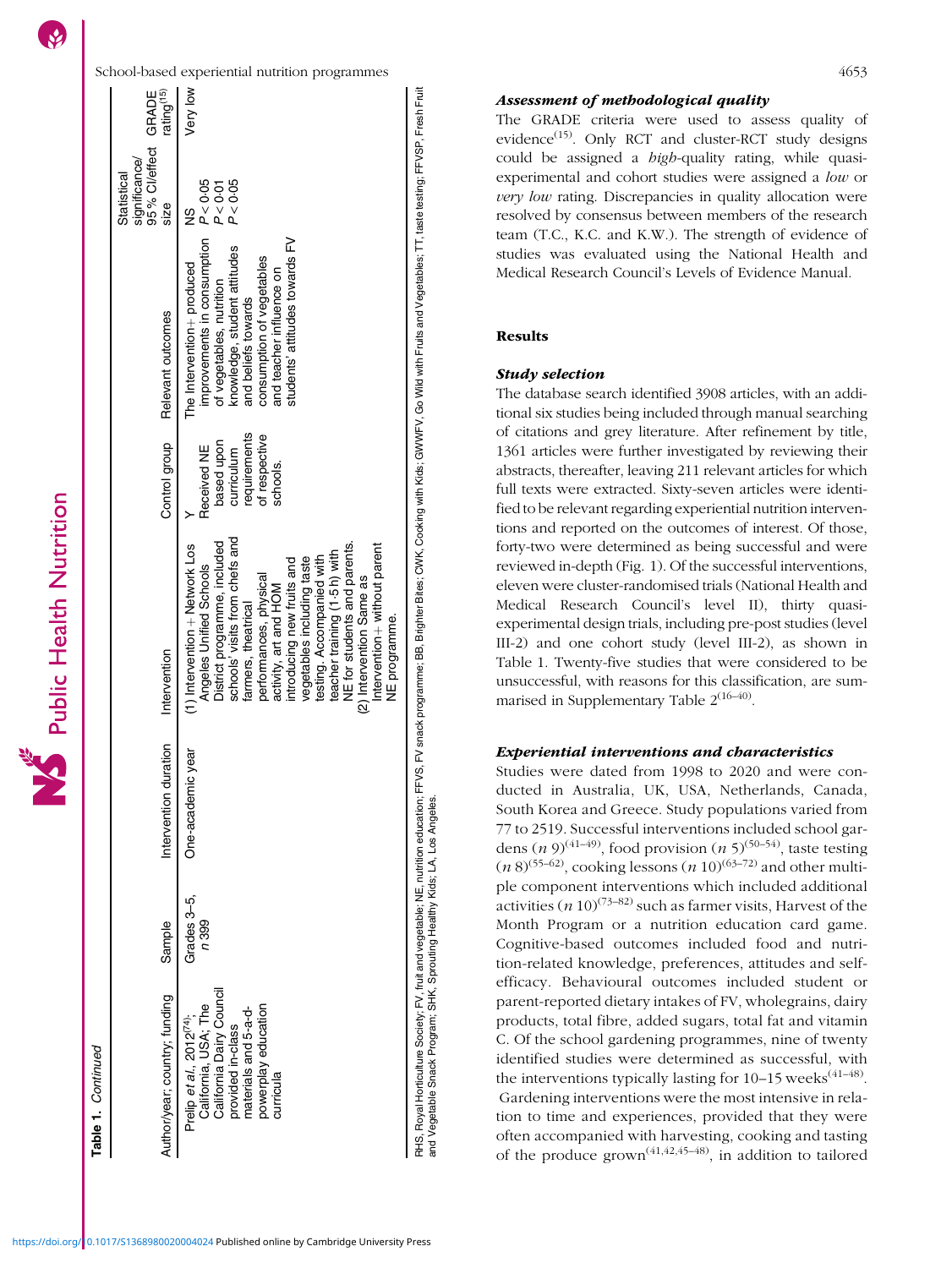<span id="page-12-0"></span>



Fig. 1 (colour online) Preferred Reporting Items for Systematic Reviews and Meta Analyses flow diagram for systematic literature reviews

classroom nutrition education. The two highest quality studies (RCT) for which the evidence was strongest were a 12-week Little Sprouts programme  $(n \frac{304}{41})$  and an 18-month Royal Horticulture Society-led programme  $(n 777)^{(42)}$  $(n 777)^{(42)}$  $(n 777)^{(42)}$ . LA Sprouts is a 12-week gardening, nutrition and cooking intervention comprising 90 min/week that improved knowledge of nutrition and likelihood to garden at home, while the UK Royal Horticulture Society-led programme was successful at increasing knowledge of vegetables in the groups randomised to receive instruction from external professionals rather than those led by teachers. The remaining seven studies were of low quality and mostly demonstrated improvements in preferences for FV and willingness to try new ones, with only three studies measuring actual consumption of these foods $(43, 46, 47)$ .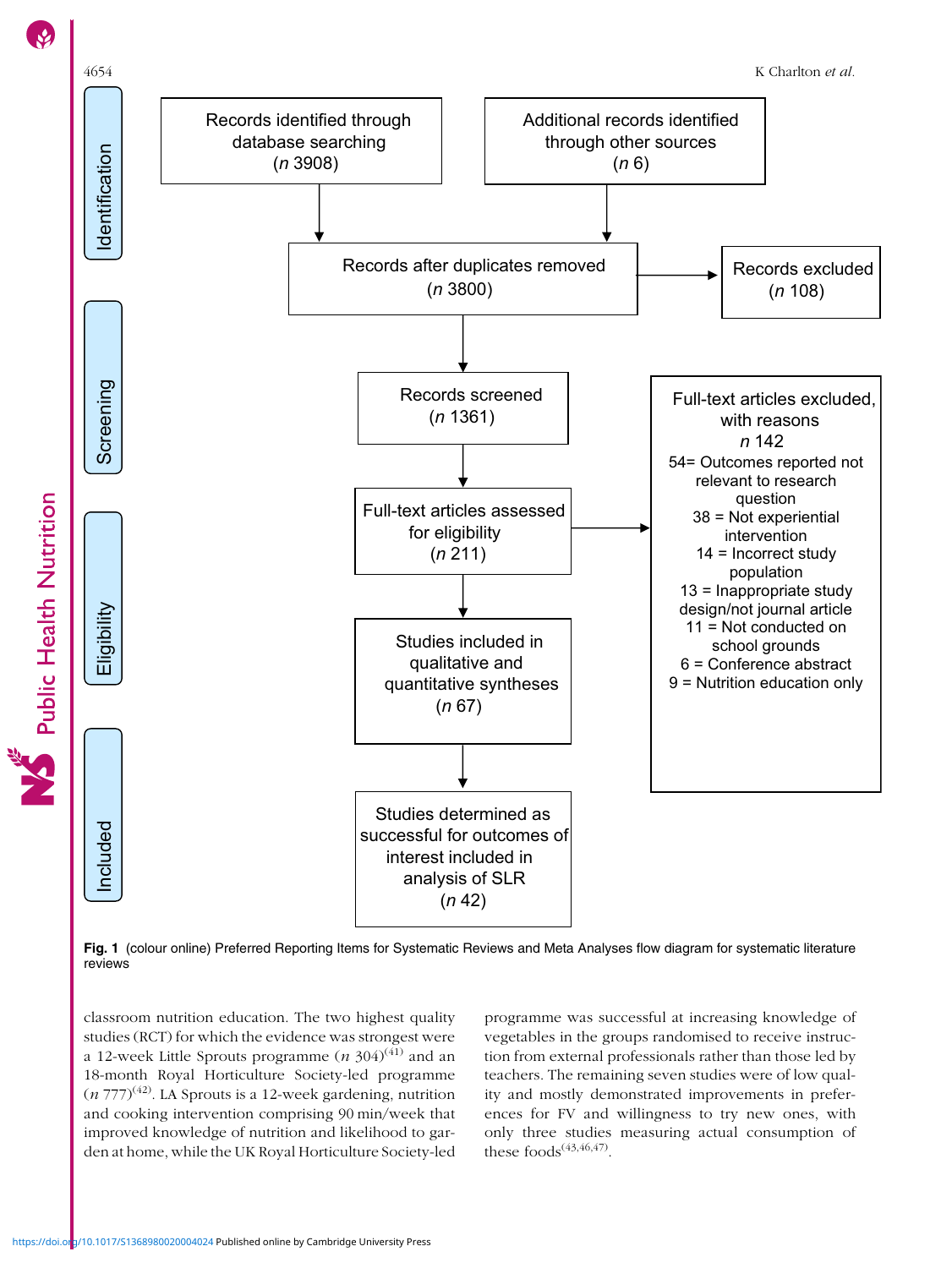All eleven of the gardening studies that were deemed as being unsuccessful, because of not achieving significant changes in the outcomes of interest  $(n 8)$  or having small sample sizes or lacking generalisability  $(n 3)$ , were quasiexperimental and rated as either low  $(n 4)$  or very low (n 7) quality (see online supplementary material, Supplemental Table [2\)](https://doi.org/10.1017/S1368980020004024). Characteristics of these studies are informative and presented briefly here. A pilot project $(16)$  $(16)$  $(16)$  implemented in an inner city neighbourhood of Johannesburg, South Africa that is home to a large community of migrants did not improve students' dietary diversity or nutritional status over a 1-year period, as high year-round yield of produce was not attained. Two key learnings from the project were: (1) a need to change school culture by incorporating the garden as a catalyst for whole of school development; a fundamental concept of the WHO health promoting school model that has shown to be modestly successful<sup> $(83)$ </sup>; and (2) long-term engagement with the garden to ensure sustainability, with a recommended minimum of 3 years in order to impart skills, mentor across multiple growing seasons and have time to adequately integrate a garden into the culture of the school.

The Australian Stephanie Alexander Kitchen Garden Program consists of a minimum of a 45-min garden class and a 1·5-h kitchen class every week as an ongoing part of the school curriculum. Garden and kitchen classes are supervised by specialist staff with prior qualifications and experience in horticulture and hospitality, respectively, who are assisted by the classroom teacher. Surprisingly, in a non-randomised comparison of six schools receiving the programme and six control schools, neither child well-being (assessed through self-reported, health-related quality-of-life questionnaires) nor school performance differed between intervention and control schools. However, recruitment bias was evident in that five of the six control schools that agreed to participate had started their own edible gardens by commencement of the study. Thus, many of the children in the control schools also participated in gardening (and some cooking) activities, although for substantially fewer hours and in a less structured way than in the intervention schools.

A pilot of the LA Sprouts programme examined its influence on dietary intake, obesity risk and nutrition-related behavioral and psychosocial parameters in predominately Latino elementary students in Los Angeles<sup> $(40)$ </sup>. A weekly 45-min interactive gardening lesson was taught by a bilingual Latina-certified master gardener. The exploratory nature of the non-randomised controlled intervention was limited by the small number of participants, mostly of Latino origin, and low generalisability of the study findings. Significant results were found only for subgroups, not all participants. Despite efforts to emphasise a parental component, classes offered to parents of LA Sprouts participants were poorly attended. A later suitably powered, larger RCT study did report the programme to be effective<sup> $(41)$ </sup>.

Two studies, both from Canada, investigated the effectiveness of introducing the EarthBox $\mathcal{B}$  water efficient, container gardening system into primary schools $^{(18,20)}$  $^{(18,20)}$  $^{(18,20)}$  $^{(18,20)}$  $^{(18,20)}$  in combination with a vegetable and fruit snack programme. These container gardens can be used to grow vegetables, herbs and berries in the classroom setting. An 18-month study conducted in a rural First Nations elementary school found that although preference scores for vegetables improved 7 months following inception of the intervention, these had decreased to near baseline levels by  $18$  months<sup> $(20)$ </sup>. Children did not increase their home consumption of any produce they were exposed to at school, but instead the results indicated that foods most liked and disliked by children were also those most often and least often consumed by children at home, respectively. Similarly, there was a decline in vegetable preference in another 2-year programme $^{(18)}$  $^{(18)}$  $^{(18)}$ .

A lack of an intervention effect on vegetable preference or consumption patterns identified in many of the unsuccessful studies raises a question regarding the necessary dose of a school intervention, and the type of school intervention required to yield enduring change. These studies suggest that school interventions to improve children's diet quality through gardening also need to focus on influencing the home and community food environments, and increasing vegetable preferences more than fruit preferences as the latter is more difficult to shift in young children.

Of the thirteen studies investigating food provision programmes, defined as food or meals provided to children on school grounds for consumption either at school or at home, five were deemed successful (three high quality and two low quality). These were interventions that included a 16-week take-home food distribution  $\text{co-op}^{(50)}$  $\text{co-op}^{(50)}$  $\text{co-op}^{(50)}$ , a 21-week free FV snack programme<sup>([51\)](#page-18-0)</sup>, a 12-month school breakfast programme<sup> $(53)$  $(53)$  $(53)$ </sup>, a 12-month free meal provision during the school day<sup> $(54)$  $(54)$ </sup> and a 2-year free provision of fruit or ready-to-eat vegetables (cherry tomatoes and baby carrots) twice a week during a classroom fruit break<sup>([52](#page-18-0))</sup>. Food provision interventions were also frequently paired with relevant and comprehensive classroom nutrition education<sup>[\(50](#page-18-0)–[52,54](#page-18-0))</sup>. The Brighter Bites programme was particularly successful in achieving increased intakes of FV consumption by sending home fresh food to families<sup> $(50)$  $(50)$  $(50)$ </sup>, along with recipes, and involvement of parents in health education sessions. Programmes that provided snacks or meals on school grounds influenced change in dietary behaviours whilst at school<sup> $(51-54)$  $(51-54)$  $(51-54)$  $(51-54)$  $(51-54)$ </sup>, but their effect on overall diet quality is unknown. Of the three unsuccessful studies of food provision, a high-quality RCT from New Zealand found that after providing free fruit daily for one term, fruit intakes fell below baseline levels at 6 weeks of follow-up<sup> $(29)$  $(29)$ </sup>, indicating lack of sustained changes in dietary behaviours over time. In another RCT of moderate quality conducted in New Zealand, a free daily school breakfast programme decreased short-term hunger but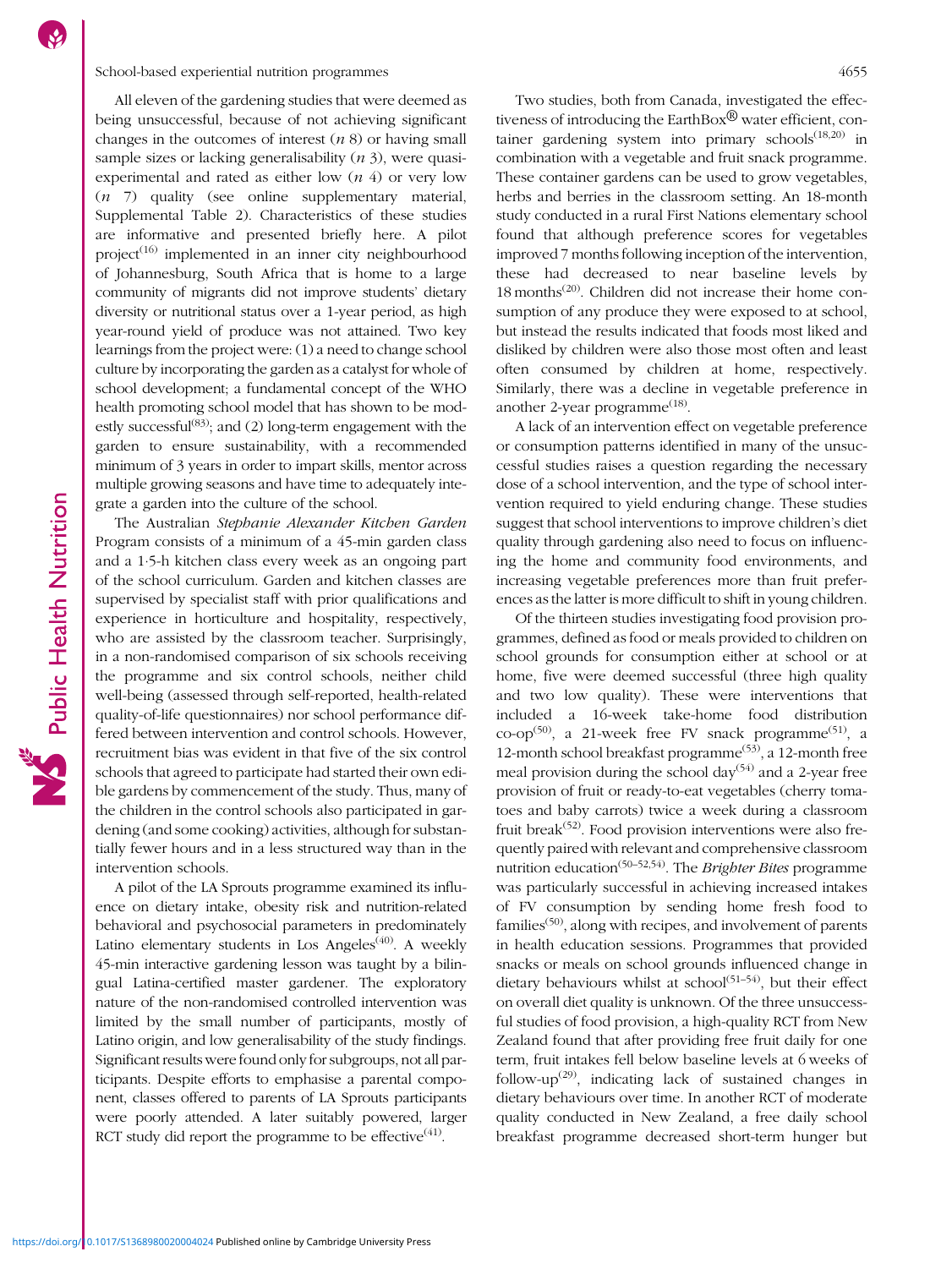did not impact on children's overall school performance or attendance.[\(28\)](#page-18-0)

Of eleven studies reporting on taste testing interventions, eight were found to be successful (three high and five low quality), with frequency varying between weekly<sup> $(55,57-60,62)$  $(55,57-60,62)$  $(55,57-60,62)$  $(55,57-60,62)$  $(55,57-60,62)$ </sup> and monthly<sup>([56](#page-18-0),[61](#page-19-0))</sup>. Five of these interventions also included a classroom nutrition education component<sup>[\(55,56,59](#page-18-0)[,61](#page-19-0),[62](#page-19-0))</sup>. Of the studies that measured food consumption as an outcome,  $(59-62)$  $(59-62)$  $(59-62)$  $(59-62)$  three reported significant improvements associated with exposure to foods through tasting. The Food Dudes programme<sup>[\(60\)](#page-18-0)</sup> provided prizes as incentives and incorporated targeted foods in the school cafeteria which improved student food choices. Studies found that repeated tastings were required to impact on liking for foods, especially for vegetables. A large study from the Netherlands  $(n 877)$  that included five tasting sessions failed to change willingness to taste unfamiliar vegetables and consumption of target foods $(31)$ .

 $Ten^{(63-72)}$  $Ten^{(63-72)}$  $Ten^{(63-72)}$  $Ten^{(63-72)}$  $Ten^{(63-72)}$  of the eleven studies on cooking lesson interventions resulted in successful outcomes for self-efficacy and confidence in cooking skills. Cooking programme duration varied between three lessons<sup> $(68)$ </sup>, four lessons<sup> $(65,72)$  $(65,72)$ </sup>, five lessons<sup>[\(67,70\)](#page-19-0)</sup>, eight lessons<sup>[\(63](#page-19-0))</sup> and ten lessons<sup>[\(64,66,69,71](#page-19-0))</sup>, with three also including classroom nutrition education<sup> $(67,69-72)$  $(67,69-72)$  $(67,69-72)$  $(67,69-72)$ </sup>. Notably, the four studies that measured food consumption[\(65,66,68,70](#page-19-0)) reported improvements in dietary intake following participation in cooking classes. A single study deemed not to be successful was very low quality, conducted in only twenty-three students and provided only post-test data<sup>[\(37\)](#page-18-0)</sup>.

Ten $(73-82)$  $(73-82)$  $(73-82)$  of the eleven multicomponent activities were successful. The Australian Vegetable Education Resource to Increase Children's Acceptance and Liking (VERTICAL) programme combined elements such as exposure to vegetables as well as role modelling. In only five 1-h sessions, children's willingness to try new vegetables sig-nificantly increased<sup>([81\)](#page-19-0)</sup>. Specialised education curricula designed to be accompanied with fun activities such as the 'Top Grub', card game<sup>([75\)](#page-19-0)</sup>. Over 9 weeks, children from intervention schools in this RCT had higher mean nutrition knowledge scores and were more likely to be currently eating a healthy diet compared with those children in control schools. The edutainment factor was also shown to be effective in a single 1-h programme (Jump with Jill programme) that incorporated an active, participatory game, which applied learning through play approach. Themed or novelty approaches have been found to be effective in primary schoolchildren. The Healthy Highway© Program is an interactive, imaginative, content-based programme that teaches and reinforces essential health-related topics to K-5 students on healthy foods and basic nutrition with a road safety analogue. In a study that exended this theme to the school cafeteria, and coded food choices as 'healthy (green light) or unhealthy (red light)', healthy choices improved $(79)$  $(79)$  $(79)$ . The UK PhunkyFoods Programme allowed schools to choose which elements of the programme they wanted to deliver as part of the school

curriculum, and this flexibility was perceived by teachers to be a strong programme attribute<sup> $(82)$ </sup>. Activities could be offered within the classroom or as a club, e.g. breakfast, after-school or lunch club, and resources included a wide selection of online, interactive cross-curricular healthy eating lesson plans and a resource box comprising food models, food mats, food cards, DVD and books to facilitate teaching staff in programme delivery.

In summary, key components of experiential strategies that are useful to increase children's vegetable and fruit intake, as well as help children to develop healthy eating habits include: improving the availability of FV at school, at home, and in the community; repeated taste testing opportunities for children; family involvement in activities that promote healthy eating at home; explaining to parents the importance of role modelling good nutrition and engaging children in hands-on activities with their peers such as growing and harvesting vegetables and fruit, and cooking.

# Discussion

This systematic literature review qualitatively investigated the effects of experiential nutrition programmes on primary school-aged children in relation to cognitive and behavioural outcomes. It further identified key characteristics of successful programmes that achieved significant changes in the outcomes of interest and also provided a robust evaluation thereof. Such information is useful to guide future public health interventions in this setting. Characteristics of successful experiential nutrition interventions included: (1) frequent exposure that include multiple experiences, accompanied by relevant and comprehensive classroom nutrition education; (2) incorporation of parental involvement and take-home activities; (3) presentation in a context that was relevant and appropriate; (4) multicomponent interventions that are conducted on school grounds and (3) involvement of external personnel, such as expert educators, teacher training and volunteers. Involvement of food service providers to increase exposure, availability and accessibility of healthy food options was also beneficial, whilst adequate provision of funding and resources for implementation of the programmes is paramount. Successful interventions guided by a behavioural change theory tended to be the most impactful in terms of creating changes in both the school environment and children's behaviours.

It has been established that experiential learning accompanied with cross-curricula interventions is most beneficial and effective at producing knowledge and behaviour change in young children<sup>([84\)](#page-19-0)</sup>. In relation to the behavioural changes investigated in this review, garden-based learning strategies appeared to be the most influential strategies that related to dietary outcomes, particularly increased vegetable consumption<sup> $(42-48)$  $(42-48)$  $(42-48)$ </sup>, which has proven difficult to achieve with other interventions<sup> $(4,52)$  $(4,52)$  $(4,52)$ </sup>. Gardening, unlike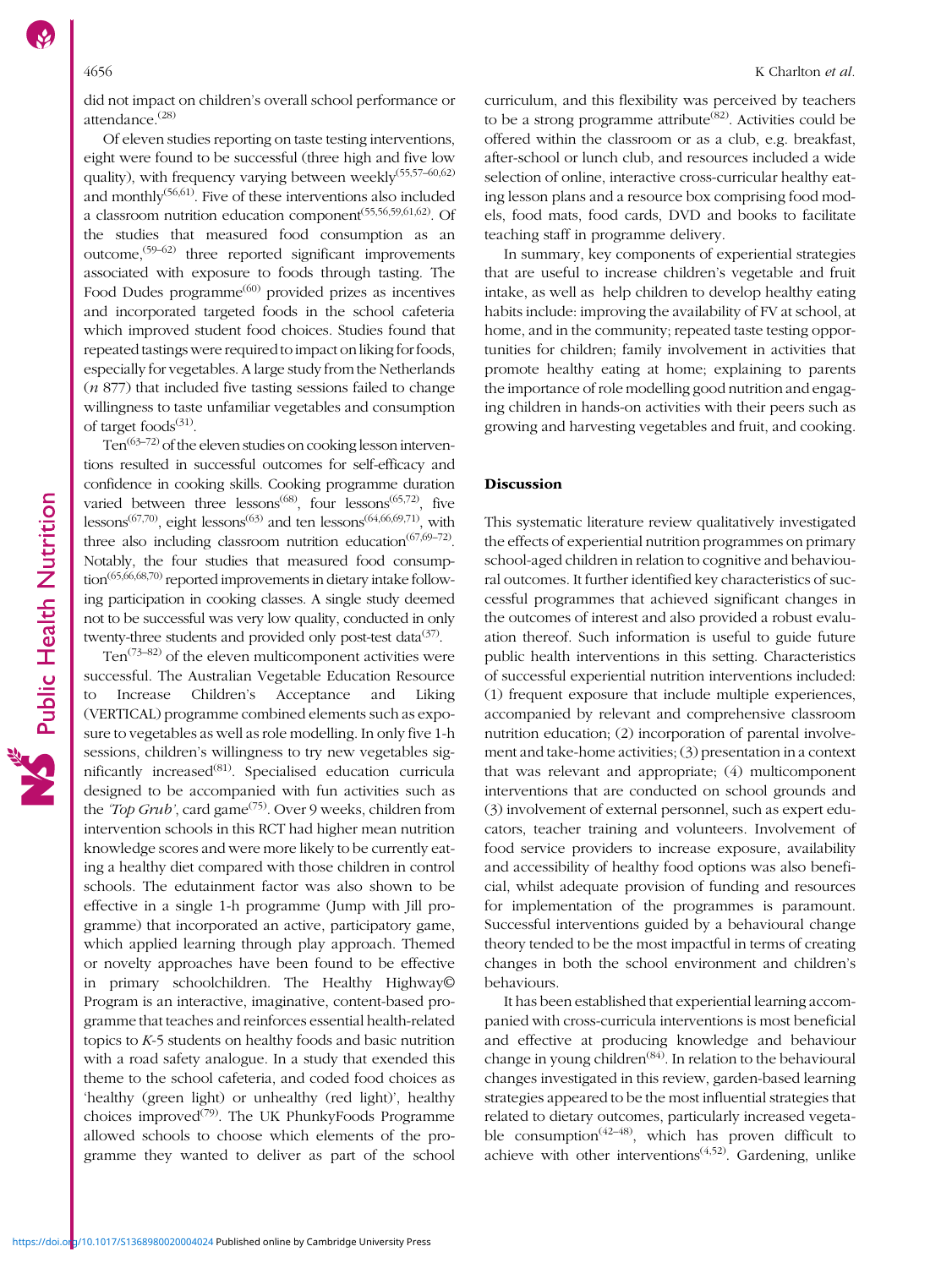# School-based experiential nutrition programmes 4657

other experiential nutrition learning styles, has been inten-sively investigated in recent years<sup>[\(85\)](#page-19-0)</sup>. Food gardens have gained recognition as not only do they teach children about growing their own foods, but evidence also suggests that when children are involved in the process of growing fruits and vegetables, they are more likely to taste and consume them<sup> $(39,86)$  $(39,86)$  $(39,86)$  $(39,86)$ </sup>. Potential reasons for the success of the gardenbased programmes may include: (1) increased accessibility to healthful foods; (2) increased exposure of children to the practice of growing foods, as these interventions are typically more time intense than others and (3) the broad range of experiences offered including planting, gardening and harvesting through to cooking and tasting opportunities. Garden-based interventions have also been shown to increase children's willingness to try new foods and their ability to cook and prepare foods $(87)$  $(87)$  $(87)$ . The studies also significantly improved the ability of children to identify different FV, as well as other nutritional-related knowledge<sup> $(41-49)$  $(41-49)$  $(41-49)$  $(41-49)$  $(41-49)$ </sup>. Our findings are supportive of the recommendations of the Community Preventive Services Task Force, Centers for Disease Control and Prevention<sup>([88](#page-19-0))</sup>, that indicate that food garden interventions, in combination with nutrition education, are effective in increasing vegetable intake in youth.

Interestingly, of the cognitive-based outcomes investigated in this review, cooking-based activities tended to have the most significant changes on student self-efficacy through food preparation skills<sup> $(64,66,68,69)$  $(64,66,68,69)$ </sup> as well as improvements in their food knowledge and preferences $(63,65-67,69-71)$  $(63,65-67,69-71)$  $(63,65-67,69-71)$  $(63,65-67,69-71)$  $(63,65-67,69-71)$  $(63,65-67,69-71)$ . Cooking programmes offer children a unique hands-on experience that can provide lifelong skills<sup>[\(89\)](#page-19-0)</sup>. These benefits are coherent with similar research on culinary interventions in other settings<sup>[\(90,91\)](#page-19-0)</sup>.

Food provision programmes have been associated with increasing the consumption of healthy foods and generating positive attitudes towards eating breakfast $(92)$  $(92)$  $(92)$ . The studies included in this review found significant improvements in dietary intakes of healthy foods<sup> $(53)$ </sup> including  $FV^{(50,51,54)}$  $FV^{(50,51,54)}$  $FV^{(50,51,54)}$  $FV^{(50,51,54)}$  $FV^{(50,51,54)}$ , wholegrains<sup>[\(50,54\)](#page-18-0)</sup>, fibre<sup>([50\)](#page-18-0)</sup> and dairy foods<sup>([54](#page-18-0))</sup>. All nutrition interventions that included tasting of FV increased overall short-term FV intakes, in addition to food knowledge and preferences. However, as with food provision interventions, results were difficult to demonstrate over the longer term because most studies did not include follow-up postintervention. Studies which incorporated tasting activities impacted food knowledge through increasing students' ability to correctly identify certain FV. Interestingly, successful studies identified that increased exposure may lead to more significant results, as reported by one study where it took eight to ten encounters before scholars reported that they 'liked' the particular food item<sup>[\(58](#page-18-0))</sup>. Food-related attitudes, choice and intake in children are largely driven by taste preferences. A review by Barends et  $al^{(93)}$  $al^{(93)}$  $al^{(93)}$  reported that repeated exposure to vegetables in the first 3 years of life increased acceptance of the target vegetable, whereas exposure to variety was found to be particularly effective in increasing acceptance of a new vegetable. Studies included in the current review support this strategy in older children attending primary school.

Nutrition interventions aimed at improving healthy behaviours need to focus on changing the environment and societal norms<sup> $(94)$  $(94)$  $(94)$ </sup>. When developing nutrition programmes within primary school settings, interventions need to target the multiple facets of the environment. This requires consideration in providing as many experiences as possible in relation to skills development of growing, cooking and tasting foods. Through increasing exposure and accessibility to healthy foods, the more likely it will be to meaningfully impact health knowledge and behaviour. Some successful interventions, particularly food provision and tasting programmes, achieved this through incorporating a cafeteria component and involved food service providers<sup>[\(50](#page-18-0),[60](#page-18-0)–[62](#page-19-0),[67,73,74](#page-19-0))</sup> which assisted in increasing the exposure, availability and accessibility of healthier options.

Another frequently employed strategy used within experiential interventions was the inclusion of parental involvement and education. Parental involvement in school-based programmes can strengthen the home food environment and reiterate the healthy eating messages and habits being demonstrated at school. Involvement of parents, carers and family members has been identified as an important strategy in changing food-related behaviours in primary school-aged children<sup> $(95)$  $(95)$  $(95)$ </sup>, but there is limited information on how best to engage parents $(96)$  $(96)$ . Studies in the current review which incorporated parental involvement included activities such as take-home produce and recipes to cook and  $share^{(42,43,45,50,61,62,64-66)}$  $share^{(42,43,45,50,61,62,64-66)}$  $share^{(42,43,45,50,61,62,64-66)}$  $share^{(42,43,45,50,61,62,64-66)}$  $share^{(42,43,45,50,61,62,64-66)}$  $share^{(42,43,45,50,61,62,64-66)}$  $share^{(42,43,45,50,61,62,64-66)}$ . additional homework activities or challenges<sup> $(59)$  $(59)$ </sup>, parent education sessions<sup> $(50,62,67,70,74)$  $(50,62,67,70,74)$  $(50,62,67,70,74)$  $(50,62,67,70,74)$ </sup> or parental volunteering in programme supervision<sup>([53](#page-18-0),[63,67\)](#page-19-0)</sup>.

A common implementation strategy used by many of the studies included in this review was the use of external educators<sup> $(41,49,53,54,59,61,63-65,67-71,73)$  $(41,49,53,54,59,61,63-65,67-71,73)$  $(41,49,53,54,59,61,63-65,67-71,73)$  $(41,49,53,54,59,61,63-65,67-71,73)$  $(41,49,53,54,59,61,63-65,67-71,73)$  $(41,49,53,54,59,61,63-65,67-71,73)$  $(41,49,53,54,59,61,63-65,67-71,73)$  $(41,49,53,54,59,61,63-65,67-71,73)$  $(41,49,53,54,59,61,63-65,67-71,73)$  $(41,49,53,54,59,61,63-65,67-71,73)$  $(41,49,53,54,59,61,63-65,67-71,73)$  $(41,49,53,54,59,61,63-65,67-71,73)$  $(41,49,53,54,59,61,63-65,67-71,73)$  $(41,49,53,54,59,61,63-65,67-71,73)$  $(41,49,53,54,59,61,63-65,67-71,73)$ </sup> (including nutritionists/ dietitians, chefs, horticulturalists and university researchers/students) or in-depth teacher training([43,44,48](#page-18-0),[55,56,](#page-18-0)[67,70](#page-19-0),[74](#page-19-0)) to assist in the effective delivery of the programmes. It has previously been demonstrated that intervention success is dependent upon a number of factors, with high levels of teacher self-efficacy and prior knowledge related to the intervention being among the most important $(97)$  $(97)$  $(97)$ . While the use of external educators and experts is important for ensuring information accuracy and student engagement, this may not be feasible due to funding requirements. Similarly, longer-term interventions with a high degree of implementation are more effective at achieving knowledge and behaviour change of schoolchildren, but upscaling of programmes may not be practical<sup>([98](#page-20-0))</sup>.

This review did not include programmes that were totally conducted off school grounds, such as farm visits<sup> $(99,100)$  $(99,100)$ </sup> because it was the aim of the review to identify successful programmes that could be run by all primary schools, regardless of proximity to food production sites,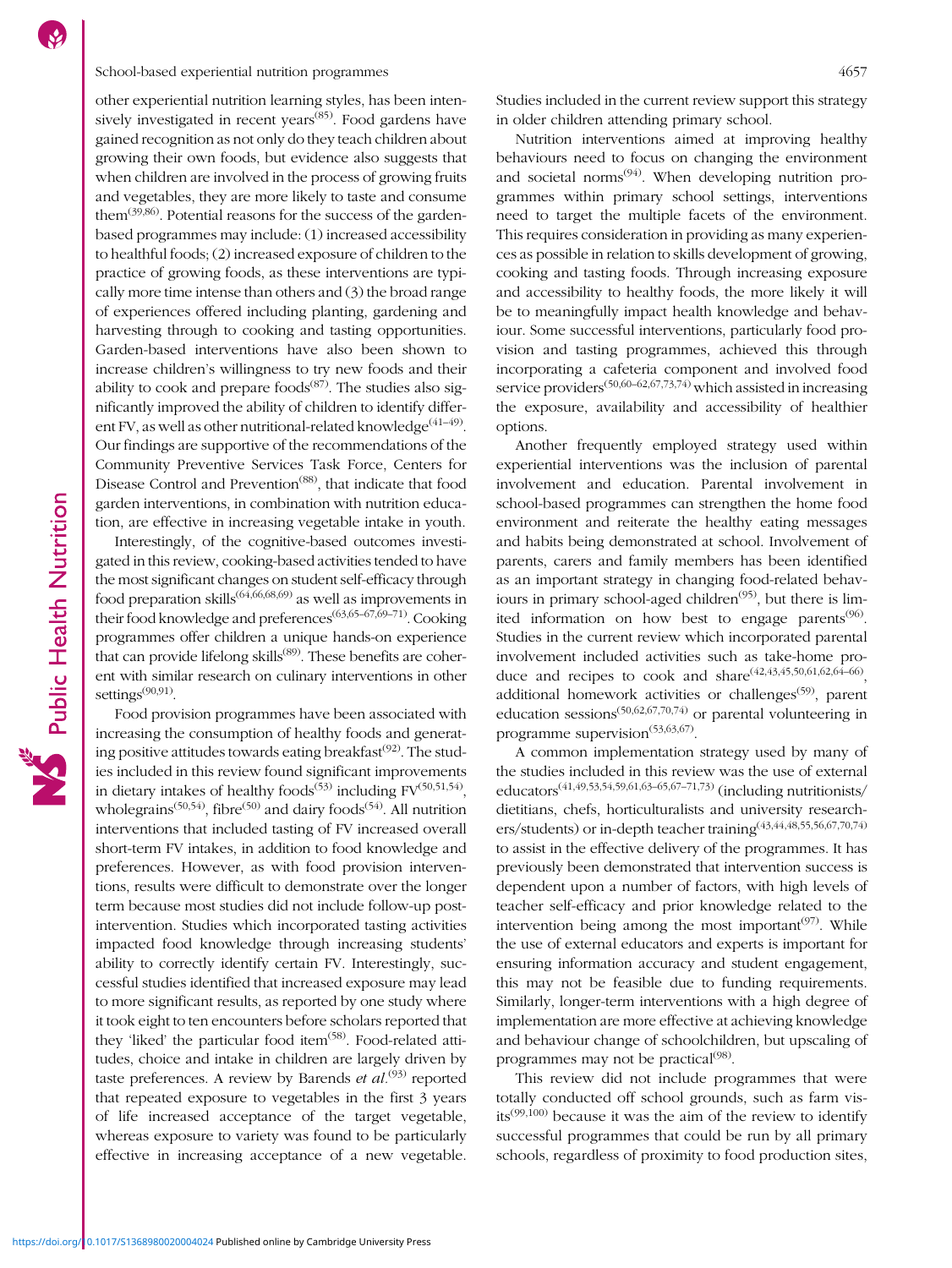or urban/rural location. In the USA, farm visits are a primary mode of experiential school-based nutrition learning provided through the federally funded USDA Farm to School grant programme $^{(101)}$  $^{(101)}$  $^{(101)}$ . There is high uptake of this programme<sup>([102](#page-20-0))</sup>, with participation rates of  $42\%$  in some school districts and extensive evaluation thereof[\(76,](#page-19-0)[103](#page-20-0)–[107](#page-20-0)). The definition of USDA Farm to School programmes includes garden education, local procurement for school foods and experiential learning activities in agriculture, food, health or nutrition. Our search criteria did identify some programmes that included Harvest of the Month activities and farm visits, but only if they were included as a component of a larger programme, some of which was held on school grounds $(108-114)$  $(108-114)$  $(108-114)$ . Likewise, the review did not include programmes conducted out of school hours, many of which have been evaluated as being effective for behaviour change([115,116\)](#page-20-0).

The US nationwide Coordinated Approach to Child Health (CATCH) programme<sup> $(117)$  $(117)$ </sup>, first developed in the late 1980s and funded by the National Heart Lung and Blood Institute, was not included in the current review because it is paired with a physical activity component, and thus did not meet the eligibility criteria. CATCH has been proven to prevent childhood obesity and is supported by 25 years of operation, with 120 academic papers indicating as much as 11 % decrease in overweight and obesity<sup>([118](#page-20-0)-[122\)](#page-20-0)</sup>. CATCH creates behaviour change by enabling children to identify healthy foods and by increasing the amount of moderate to vigorous physical activity children engage in each day. Today, CATCH serves children in 10 000 schools and communities across the USA, from pre-K to Grade 8, as well as in after-school settings.

The main limitation that needs to be considered in the interpretation of the findings of this review is the generally low quality of the cited studies. The studies varied extensively in quality; with only eleven of the forty-two cited studies analysed in the review receiving a high-quality GRADE rating, all of which were RCT. School-based programmes are often very challenging to randomise, and it is often not ethically appropriate to do  $so^{(123)}$  $so^{(123)}$  $so^{(123)}$ .

The short study duration of many included programmes is an additional limitation. Battjes-Fries $(124)$  $(124)$  $(124)$  suggests that interventions should last at least 1 year in order to result in meaningful behaviour change. The food provision programmes and food tasting studies all had large sample sizes; however, most of the gardening and cooking studies had smaller sample sizes due to the intensive nature of the interventions. The interventions also lacked continued follow-up to evaluate longer-term results.

Another limitation is the variety of different instruments used to measure outcomes, making comparison between the cited studies difficult. Food provision intervention groups were commonly measured using the validated eighteen-item food security scale $(125)$  $(125)$ , while dietary behaviour change was generally assessed using 24-h-recalls or FFQ. Food tasting programmes largely used non-validated research instruments, which were most often designed by those running the intervention, possibly resulting in misclassification or other biases. A lack of studies from lowand middle-income countries limits generalisability to these settings. Lastly, identification of key characterstics of the interventions deemed to be successful was subjective in nature; therefore, observer bias cannot be ruled out.

Despite these limitations, this review highlights the benefits of experiential interventions and provides direction for future programmes. Vegetable intake was found to be the most difficult of dietary behaviours to change but, collectively, the cited articles suggested that experiential hands-on activities such as gardening, cooking sessions and nutrition education combined with increased exposure to tasting vegetables were the most effective strategies.

A number of key recommendations have resulted from the findings of this review:

- Use behavioural change theory to guide interventions, as these are most impactful in terms of creating changes in both the environment and children's behaviours;
- Link experiential learning opportunities to specific curriculum topics and integrate with classroom-based learning, rather being provided in isolation;
- Include a focus on influencing the home and community food environment as well as providing exposure to experiential learning opportunities during school hours;
- Incorporate family involvement and take-home activities to encourage healthy eating at home and provide role modelling of good nutrition practices;
- Involve food service providers at schools to increase exposure, availability and accessibility of healthy food options;
- When developing a school garden programme, ensure long-term commitment of at least 3 years, to allow sufficient time to impart skills, mentor across multiple growing seasons and to adequately integrate the garden into the culture of the school;
- Ensure adequate resources are available for maintenance of food gardens, including weeding, watering and harvesting, particularly during school holidays;
- Provide repeated opportunities to taste foods to encourage acceptability by children, especially for vegetables;
- Where possible, include cooking-based activities as these are the most effective interventions that impact student self-efficacy, as well as improve their food knowledge and preferences;
- Engage specialist staff, trained in horticulture and cooking to deliver interventions rather than expect classroom teachers to add gardening or food preparation to their skillset.

# Conclusion

This systematic literature review has identified that experiential nutrition programmes are able to improve primary schoolchildren's nutrition knowledge, attitudes, self-efficacy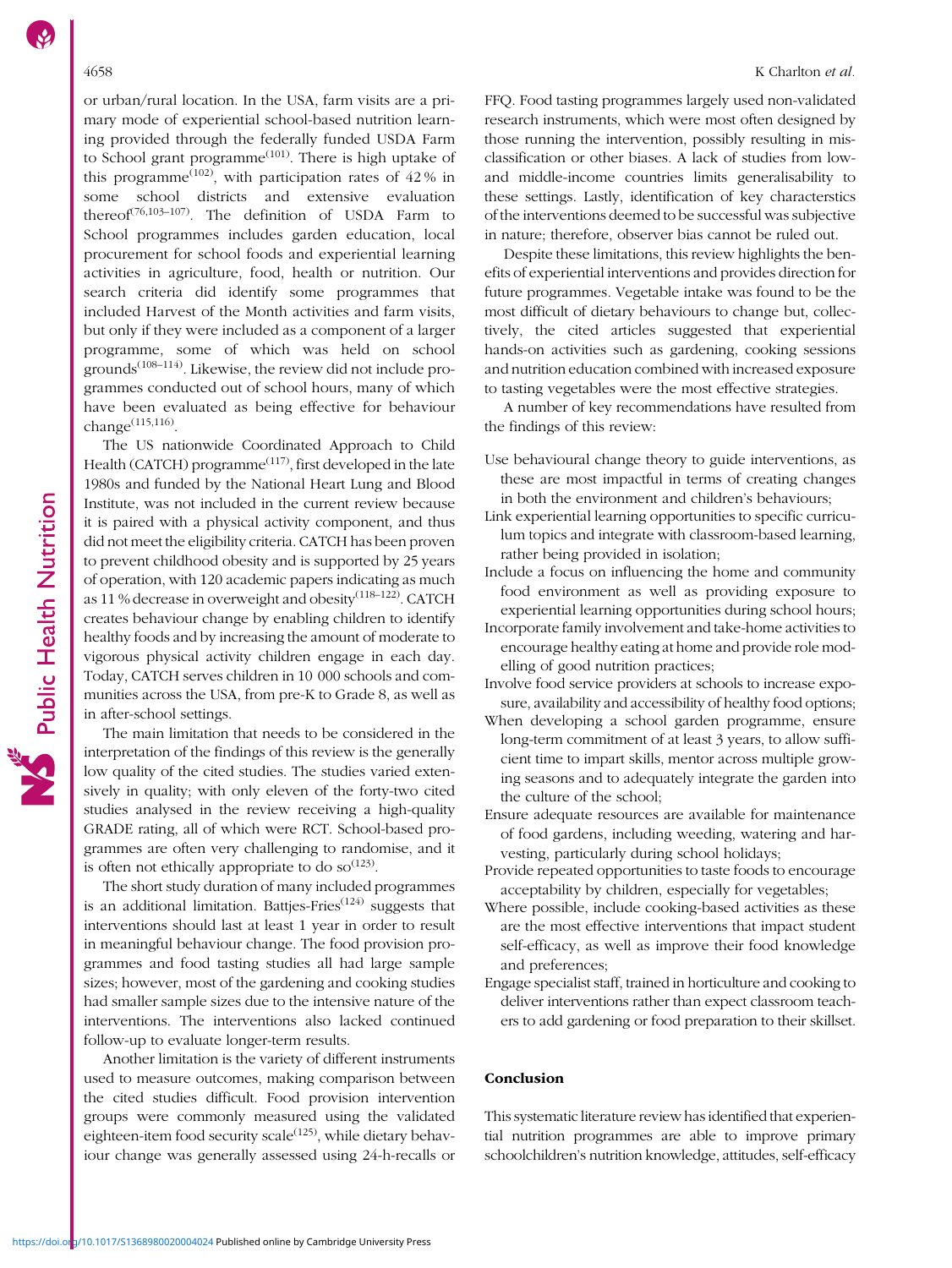### <span id="page-17-0"></span>School-based experiential nutrition programmes 4659

and dietary behaviours. Experiential interventions which included multiple experiences and exposures were able to show increases in children's willingness to taste unfamiliar foods, their cooking and food preparation skills, as well as increased preference, knowledge and consumption of healthier foods. Vegetable intake appeared to be the most difficult behaviour to change but was most successfully addressed with food gardening approaches. Key characteristics of successful interventions were identified as parental involvement and take-home activities, sessions taught by external experts, as well as incorporation of food service providers to increase exposure, availability and accessibility of healthy foods within the school environment. Longerterm interventions are required to investigate sustainable behaviour change in improving dietary intakes in primary schoolchildren. Feasibility of larger scale programme dissemination and teacher training is also a worthwhile investigation for future research.

# Acknowledgements

Acknowledgements: Ezinne Igwe is thanked for her editorial assistance. Financial support: No funding was obtained for this work. Conflict of interest: There are no conflicts of interest. Authorship: K.C. and K.W. conceptualised the research proposal. N.D. conducted the preliminary search and wrote the first draft of the manuscript. T.C. repeated and updated the search, conducted quality rating and contributed to drafting of the final manuscript. All authors read and approved the final manuscript. Ethics of human subject participation: This study was a review of published studies and therefore did not require approval by an ethics committee.

# Supplementary material

For supplementary material accompanying this paper visit <https://doi.org/10.1017/S1368980020004024>

### References

- 1. WHO (2003) Diet, Nutrition and the Prevention of Chronic Disease. Geneva: World Health Organisation.
- 2. Kelder SHPCL, Klepp KI & Lytle LL (1994) Longitudinal tracking of adolescent smoking, physical activity, and food choice behaviors. Am J Public Health 84, 1121-1126.
- 3. Florence MD, Asbridge M & Veugelers PJ (2008) Diet quality and academic performance. *J Sch Health* **78**, 209-215.
- 4. Evans CELCMS, Cleghorn CL, Greenwood DC et al. (2012) Systematic review and meta-analysis of school-based interventions to improve daily fruit and vegetable intake in children aged 5–12 years. Am J Clin Nutr 96, 889–901.
- 5. WHO (1986) The Ottawa Charter for Health Promotion Ottawa: World Health Organisation.
- 6. Envision (2015) The benefits of experiential learning. [https://www.envisionexperience.com/blog/the-benefits-of](https://www.envisionexperience.com/blog/the-benefits-of-experiential-learning)[experiential-learning](https://www.envisionexperience.com/blog/the-benefits-of-experiential-learning) (accessed April 2019).
- 7. Jaenke RLCCE, Morgan PJ, Lubans DR et al. (2012) The impact of a school garden and cooking program on boys' and girls' fruit and vegetable preferences, taste rating, and intake. Health Educ Behav 39, 131–141.
- 8. NSW Department of Health (2003) NSW Department of Health Annual Report 2002–03. North Sydney: NSW Department of Health.
- 9. Dinubile NA (1993) Youth fitness problems and solutions. Prev Med 22, 589–594.
- 10. Kolb DA (2014) Experiential Learning: Experience as the Source of Learning and Development, 2nd ed. Upper Saddle River, New Jersey: Pearson FT Press.
- 11. National Institute for Health Research (2017) PROSPERO, International Prospective Register of Systematic Reviews. New York: National Institute for Health Research.
- 12. Moher D, Liberati A, Tetzlaff J et al. (2009) Preferred reporting items for systematic reviews and meta-analyses: the PRISMA statement. BMJ 339, 332.
- 13. Thomson R (2018) Endnote X9. US.<https://endnote.com/> (accessed September 2020).
- 14. Noyes J, Booth A, Hannes K et al. (2011) Supplementary Guidance for Inclusion of Qualitative Research in Cochrane Systematic Reviews of Interventions. London: Cochrane Collaboration Qualitative Methods Group. [https://methods.cochrane.org/qi/supplemental-handbook](https://methods.cochrane.org/qi/supplemental-handbook-guidance)[guidance](https://methods.cochrane.org/qi/supplemental-handbook-guidance) (accessed September 2020).
- 15. Hill RR (2016) How to GRADE the quality of the evidence. Cochrane Consumers and Communication Group. Version 3.0 December 2016; available at [http://cccrg.cochrane.org/](http://cccrg.cochrane.org/author-resources) [author-resources](http://cccrg.cochrane.org/author-resources) (accessed September 2020).
- 16. Macnab AJ, Stewart D, Gagnon FA et al. (2014) School food gardens: fertile ground for education. Health Educ 114, 281–292.
- 17. Hermann JR, Parker SP, Brown BJ et al. (2006) After-school gardening improves children's reported vegetable intake and physical activity. *J Nutr Educ Behav* 38, 201-202.
- 18. Hanbazaza MA, Triador L, Ball GD et al. (2015) The impact of school gardening on Cree children's knowledge and attitudes toward vegetables and fruit. Can J Diet Pract Res 76, 133–139.
- 19. O'Brien SA & Shoemaker CA (2006) An after-school gardening club to promote fruit and vegetable consumption among fourth grade students: the assessment of social cognitive theory constructs. Hort Technol 16, 24-29.
- 20. Triador L, Farmer A, Maximova K et al. (2015) A school gardening and healthy snack program increased Aboriginal First Nations children's preferences toward vegetables and fruit. J Nutr Educ Behav 47, 176–180.
- 21. Woo T & Lee K-H (2013) Effects of sensory education based on classroom activities for lower grade school children. Nutr Res Pract 7, 336–341.
- 22. Bartfeld JS & Ahn H-M (2011) The School Breakfast Program strengthens household food security among low-income households with elementary school children. *J Nutr* 141, 470–475.
- 23. Robinson-O'Brien R, Burgess-Champoux T, Haines J et al. (2010) Associations between school meals offered through the National School Lunch Program and the School Breakfast Program and fruit and vegetable intake among ethnically diverse, low-income children. *J Sch Health* 80, 487–492.
- 24. Fletcher JM & Frisvold DE (2017) The relationship between the school breakfast program and food insecurity. J Consumer Aff 51, 481–500.
- 25. Jaenke RL, Collins CE, Morgan PJ et al. (2012) The impact of a school garden and cooking program on boys' and girls'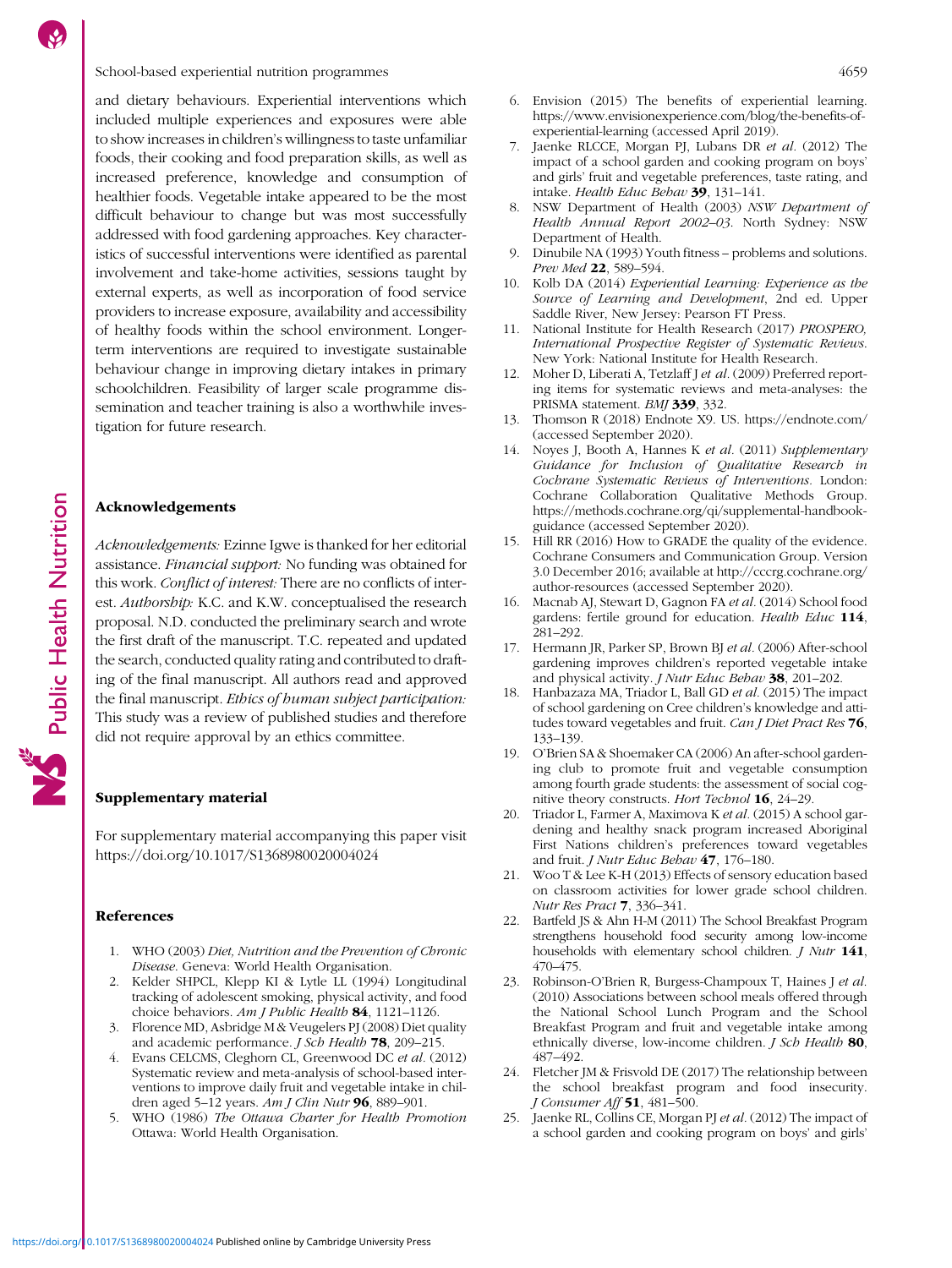<span id="page-18-0"></span>fruit and vegetable preferences, taste rating, and intake. Health Educ Behav 39, 131-141.

- 26. Morris JL & Zidenberg-Cherr S (2002) Garden-enhanced nutrition curriculum improves fourth-grade school children's knowledge of nutrition and preferences for some vegetables. *J Acad Nutr Diet* 102, 91
- 27. Berry DS, Amory R, Clark T et al. (2018) Longitudinal assessment of children participating in a school-based supplemental nutrition program. Texas Public Health  $170$ , 9-12.
- 28. Mhurchu CN, Gorton D, Turley M et al. (2013) Effects of a free school breakfast programme on children's attendance, academic achievement and short-term hunger: results from a stepped-wedge, cluster randomised controlled trial. J Epidemiol Community Health 67, 257–264.
- 29. Ashfield-Watt PA, Stewart EA & Scheffer JA (2009) A pilot study of the effect of providing daily free fruit to primaryschool children in Auckland, New Zealand. Public Health Nutr 12, 693-701.
- 30. Ensaff H, Crawford R, Russell J et al. (2017) Preparing and sharing food: a quantitative analysis of a primary schoolbased food intervention. *J Public Health* 39, 567-573.
- 31. Battjes-Fries MC, Haveman-Nies A, Zeinstra GG et al. (2017) Effectiveness of taste lessons with and without additional experiential learning activities on children's willingness to taste vegetables. Appetite 109, 201–208.
- 32. Lehto R, Määttä S, Lehto E et al. (2014) The PRO GREENS intervention in Finnish schoolchildren – the degree of implementation affects both mediators and the intake of fruits and vegetables. Br J Nutr 112, 1185-1194.
- 33. Evans CE, Ransley JK, Christian MS et al. (2013) A clusterrandomised controlled trial of a school-based fruit and vegetable intervention: project tomato. Public Health Nutr 16, 1073–1081.
- 34. Harake E, Diab M, Kharroubi S et al. (2018) Impact of a pilot school-based nutrition intervention on dietary knowledge, attitudes, behavior and nutritional status of syrian refugee children in the Bekaa, Lebanon. Nutrients 10, 913.
- 35. Block K, Gibbs L, Staiger PK et al. (2012) Growing community: the impact of the Stephanie Alexander Kitchen Garden Program on the social and learning environment in primary schools. Health Educ Behav 39, 419-432.
- 36. Sarti A, Dijkstra C, Nury E et al. (2017) 'I eat the vegetables because I have grown them with my own hands': children's perspectives on school gardening and vegetable consumption. Child Soc 31, 429-440.
- 37. Brill MF & Shaykis F (2015) Urban after-school partnership teaches cooking and my plate nutrition. *J Youth Dev* 10, 59–71.
- 38. Rodgers YE & Milewska M (2007) Food assistance through the school system. *J Child Poverty* 13, 75-95.
- 39. Carlsson L, Williams PL, Hayes-Conroy JS et al. (2016) School gardens: cultivating food security in Nova Scotia public schools? Can J Diet Pract Res 77, 119–124.
- 40. Gatto NM, Ventura EE, Cook LT et al. (2012) LA Sprouts: a garden-based nutrition intervention pilot program influences motivation and preferences for fruits and vegetables in Latino youth. *J Acad Nutr Diet* 112, 913-920.
- 41. Davis JN, Martinez LC, Spruijt-Metz D et al. (2016) LA Sprouts: a 12-week gardening, nutrition, and cooking randomized control trial improves determinants of dietary behaviors. *J Nutr Educ Behav* 48, 2-11.
- 42. Duncan MJ, Eyre E, Bryant E et al. (2015) The impact of a school-based gardening intervention on intentions and behaviour related to fruit and vegetable consumption in children. J Health Psychol 20, 765-773.
- 43. Kararo MJO, Kathryn SK & Neil A (2016) Eat your way to better health: evaluating a garden-based nutrition program for youth. Hort Technol  $26$ , 663–668.
- 44. Lineberger SE & Zajicek JM (2000) School gardens: can a hands-on teaching tool affect students' attitudes and

behaviors regarding fruit and vegetables? Hort Technol 10, 593–597.

- 45. Leuven JRFWR, Annerie HMDAG & Leuven RSEW (2018) School gardening increases knowledge of primary school children on edible plants and preference for vegetables. Food Sci Nutr **6**, 1960-1967.
- 46. McAleese JD & Rankin LL (2007) Garden-based nutrition education affects fruit and vegetable consumption in sixth-grade adolescents. *J Am Diet Assoc* **107**, 662–665.
- 47. Parmer SMS-GJ, Shannon D & Struempler B (2009) School gardens: an experiential learning approach for a nutrition education program to increase fruit and vegetable knowledge, preference, and consumption among second-grade students. J Nutr Educ Behav 41, 212-217.
- 48. Ratcliffe MMMKA, Rogers BL & Goldberg JP (2011) The effects of school garden experiences on middle school-aged students' knowledge, attitudes, and behaviors associated with vegetable consumption. Health Promot Pract 12, 36–43.
- 49. Hutchinson J, Christian MS, Evans CEL et al. (2015) Evaluation of the impact of school gardening interventions on children's knowledge of and attitudes towards fruit and vegetables. A cluster randomised controlled trial. Appetite 91, 405–414.
- 50. Sharma SV, Markham C, Chow J et al. (2016) Evaluating a school-based fruit and vegetable co-op in low-income children: a quasi-experimental study. Prev Med 91, 8-17.
- 51. He MBC, Sangster Bouck M, St Onge R et al. (2009) Impact evaluation of the northern fruit and vegetable pilot programme – a cluster-randomised controlled trial. Public Health Nutr 12, 2199-2208.
- 52. Tak NI, te Velde SJ & Brug J (2009) Long-term effects of the Dutch Schoolgruiten Project – promoting fruit and vegetable consumption among primary-school children. Public Health Nutr 12, 1213–1223.
- 53. Murphy SMG, Tapper K, Lynch R et al. (2011) Free healthy breakfasts in primary schools: a cluster randomised controlled trial of a policy intervention in Wales, UK. Public Health Nutr 14, 219-226.
- 54. Kastorini CM, Lykou A, Yannakoulia M et al. (2016) The influence of a school-based intervention programme regarding adherence to a healthy diet in children and adolescents from disadvantaged areas in Greece: The DIATROFI study. J Epidemiol Community Health 70, 671–677.
- 55. Battjes-Fries MCE, Haveman-Nies A, Renes RJ et al. (2015) Effect of the Dutch school-based education programme 'Taste Lessons' on behavioural determinants of taste acceptance and healthy eating: a quasi-experimental study. Public Health Nutr 18, 2231-2241.
- 56. Day ME, Strange KS, McKay HA et al. (2008) Action schools! BC–Healthy Eating: effects of a whole-school model to modifying eating behaviours of elementary school children. Can J Public Health 99, 328-331.
- 57. Lakkakula AGJP, Wong WP, Zanovec M et al. (2011) A cafeteria-based tasting program increased liking of fruits and vegetables by lower, middle and upper elementary school-age children. Appetite 57, 299–302.
- 58. Lakkakula AGJ, Zanovec M, Pierce S et al. (2010) Repeated taste exposure increases liking for vegetables by low-income elementary school children. Appetite 55, 226–231.
- 59. Gold A, Larson M, Tucker J et al. (2017) Classroom nutrition education combined with fruit and vegetable taste testing improves children's dietary intake. J Sch Health 87, 106–113.
- 60. Morrill BA, Madden GJ, Wengreen HJ et al. (2016) A randomized controlled trial of the food dudes program: tangible rewards are more effective than social rewards for increasing short- and long-term fruit and vegetable consumption. J Acad Nutr Diet 116, 618-629.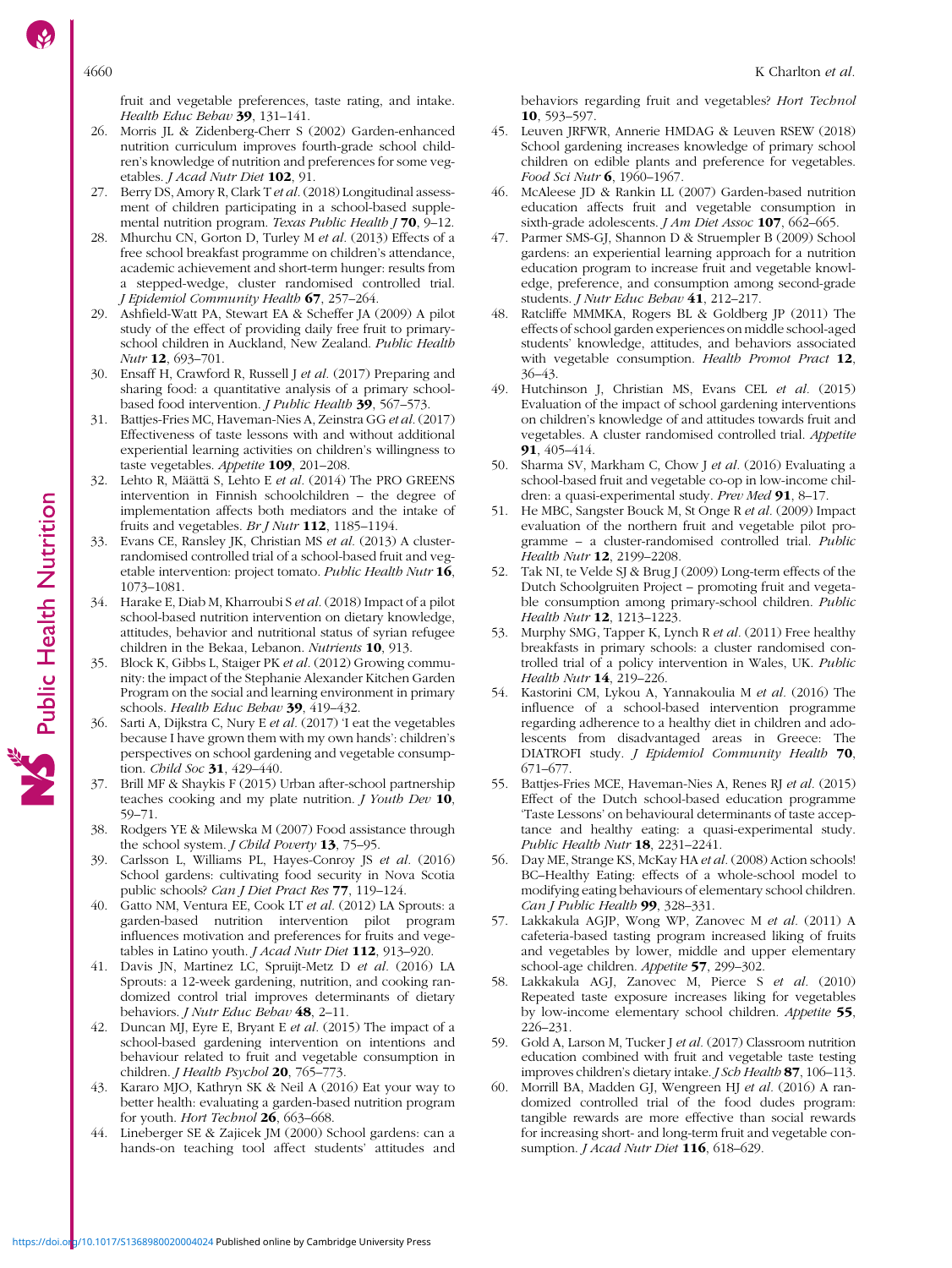- <span id="page-19-0"></span>61. Lachausse RG (2017) A clustered randomized controlled trial to determine impacts of the Harvest of the Month program. Health Educ Res 32, 375–383.
- 62. Perry CL, Bishop DB, Taylor G et al. (1998) Changing fruit and vegetable consumption among children: the 5-a-d power plus program in St. Paul, Minnesota. Am J Public Health **88**, 603–609.
- 63. Bisset SLPL, Daniel M & Paquette M (2008) Assessing the impact of the primary school-based nutrition intervention petits cuistots – parents en réseaux. Can J Public Health 99, 107–113.
- 64. Zahr R & Sibeko L (2017) Influence of a school-based cooking course on students' food preferences, cooking skills, and confidence. Can J Diet Pract Res 78, 37–41.
- 65. Chen Q, Goto K, Wolff C et al. (2014) Cooking up diversity. Impact of a multicomponent, multicultural, experiential intervention on food and cooking behaviors among elementary-school students from low-income ethnically diverse families. Appetite 80, 114-122.
- 66. Jarpe-Ratner E, Folkens S, Sharma S et al. (2016) An experiential cooking and nutrition education program increases cooking self-efficacy and vegetable consumption in children in grades 3–8. J Nutr Educ Behav 48, 697–705.
- 67. Liquori TKPD, Contento IR & Castle J (1998) The cookshop program: outcome evaluation of a nutrition education program linking lunchroom food experiences with classroom cooking experiences. *J Nutr Educ* 30, 302-313.
- 68. Caraher MSA, Wu M & Lloyd S (2013) When chefs adopt a school? An evaluation of a cooking intervention in English primary schools. Appetite 62, 50-59.
- 69. Cunningham-Sabo L & Lohse B (2013) Cooking with kids positively affects fourth graders' vegetable preferences and attitudes and self-efficacy for food and cooking. Child Obes 9, 549–556.
- 70. Quinn LJHTM & Castle J (2003) The impact of COOKSHOP on the dietary habits and attitudes of fifth graders. Top Clin Nutr 18, 42–48.
- 71. Cunningham-Sabo L & Lohse B (2014) Impact of a schoolbased cooking curriculum for fourth-grade students on attitudes and behaviors is influenced by gender and prior cooking experience. *J Nutr Educ Behav* 46, 110-120.
- 72. Bai Y, Kim Y-H, Han Y-H et al. (2018) Impact of a schoolbased culinary nutrition education program on vegetable consumption behavior, intention, and personal factors among Korean second-graders. Nutr Res Pract 12, 527–534.
- 73. Evans ARN, Rutledge R, Medina J et al. (2012) Exposure to multiple components of a garden-based intervention for middle school students increases fruit and vegetable consumption. Health Promot Pract 13, 608–616.
- 74. Prelip MKJ, Thai CL, Erausquin JT et al. (2012) Evaluation of a school-based multicomponent nutrition education program to improve young children's fruit and vegetable consumption. J Nutr Educ Behav 44, 310-318.
- 75. Lakshman RRS, Stephen JOKK & Forouhi NG (2010) A novel school-based intervention to improve nutrition knowledge in children: cluster randomised controlled trial. BMC Public Health 10, 123.
- 76. Yoder ABB, Liebhart JL, McCarty DJ et al. (2014) Farm to elementary school programming increases access to fruits and vegetables and increases their consumption among those with low intake. *J Nutr Educ Behav*  $46$ , 341–349.
- 77. Bissell K, Baker K, Pember SE et al. (2019) Changing the face of health education via health interventions: social ecological perspectives on new media technologies and elementary nutrition education. Health Community 34, 1575–1584.
- 78. Jayne J (2019) Incorporation of edutainment into intervention and evaluation: the jump with jill (JWJ) program. Front Public Health 7, 163.
- 79. Jung T, Huang J, Eagan L et al. (2019) Influence of schoolbased nutrition education program on healthy eating literacy and healthy food choice among primary school children. Int J Health Promot Educ 57, 67-81.
- 80. Kim S-O & Park S-A (2020) Garden-based integrated intervention for improving children's eating behavior for vegetables. Int J Environ Res Public Health 17, 1257.
- 81. Poelman AAM, Cochet-Broch M, Cox DN et al. (2019) Vegetable education program positively affects factors associated with vegetable consumption among australian primary (elementary) schoolchildren. J Nutr Educ Behav 51, 492–492.
- 82. Sahota P, Christian M, Day R et al. (2019) The feasibility and acceptability of a primary school-based programme targeting diet and physical activity: the PhunkyFoods Programme. Pilot Feasibility Stud 5, 152.
- 83. Langford R, Bonell C, Jones H et al. (2015) The World Health Organization's health promoting schools framework: a cochrane systematic review and meta-analysis. BMC Public Health 15, 130.
- 84. Dudley DA, Cotton WG & Peralta LR (2015) Teaching approaches and strategies that promote healthy eating in primary school children: a systematic review and metaanalysis. Int J Behav Nutr Phy 12, 28.
- 85. Schneider S, Pharr J & Bungum T (2017) Impact of school garden participation on the health behaviors of children. Health Behav Policy Rev 4, 46-52.
- 86. Langellotto GAGA (2012) Gardening increases vegetable consumption in school-aged children: a meta-analytical synthesis. Hort Technol 22, 430-445.
- 87. Block KGL, Staiger PK, Gold L et al. (2012) Growing community: the impact of the stephanie alexander kitchen garden program on the social and learning environment in primary schools. Health Educ Behav 39, 419-432.
- 88. Savoie-Roskos MR, Wengreen H & Durward C (2017) Increasing fruit and vegetable intake among children and youth through gardening-based interventions: a systematic review. J Acad Nutr Diet 117, 240-250.
- 89. Fordyce-Voorham S (2011) Identification of essential food skills for skill-based healthful eating programs in secondary schools. J Nutr Educ Behav 43, 116-122.
- 90. Hasan B, Thompson WG, Almasri J et al. (2019) The effect of culinary interventions (cooking classes) on dietary intake and behavioral change: a systematic review and evidence map. BMC Nutr 5, 29.
- 91. Prescott MP, Lohse B, Mitchell DC et al. (2019) Child assessments of vegetable preferences and cooking self-efficacy show predictive validity with targeted diet quality measures. BMC Nutr 5, 21.
- Bartfeld JMF (2017) Food insecurity among households with children: the role of the state economic and policy context. Soc Serv Rev 91, 691-732.
- 93. Barends C, Weenen H, Warren J et al. (2019) A systematic review of practices to promote vegetable acceptance in the first 3 years of life. Appetite 137, 174–197.
- 94. Dobbs R, Sawers C, Thompson F et al. (2014) Overcoming Obesity: An Initial Economic Analysis. McKinsey and Company: McKinsey Global Institute.
- 95. Nixon CA, Moore HJ, Douthwaite W et al. (2012) Identifying effective behavioural models and behaviour change strategies underpinning preschool- and school-based obesity prevention interventions aimed at 4–6-year-olds: a systematic review. Obes Rev  $13$ , 106-117.
- 96. Hingle MD, O'Connor TM, Dave JM et al. (2010) Parental involvement in interventions to improve child dietary intake: a systematic review. Prev Med 51, 103–111.
- 97. Kien C, Grillich L, Nussbaumer-Streit B et al. (2018) Pathways leading to success and non-success: a process evaluation of a cluster randomized physical activity health